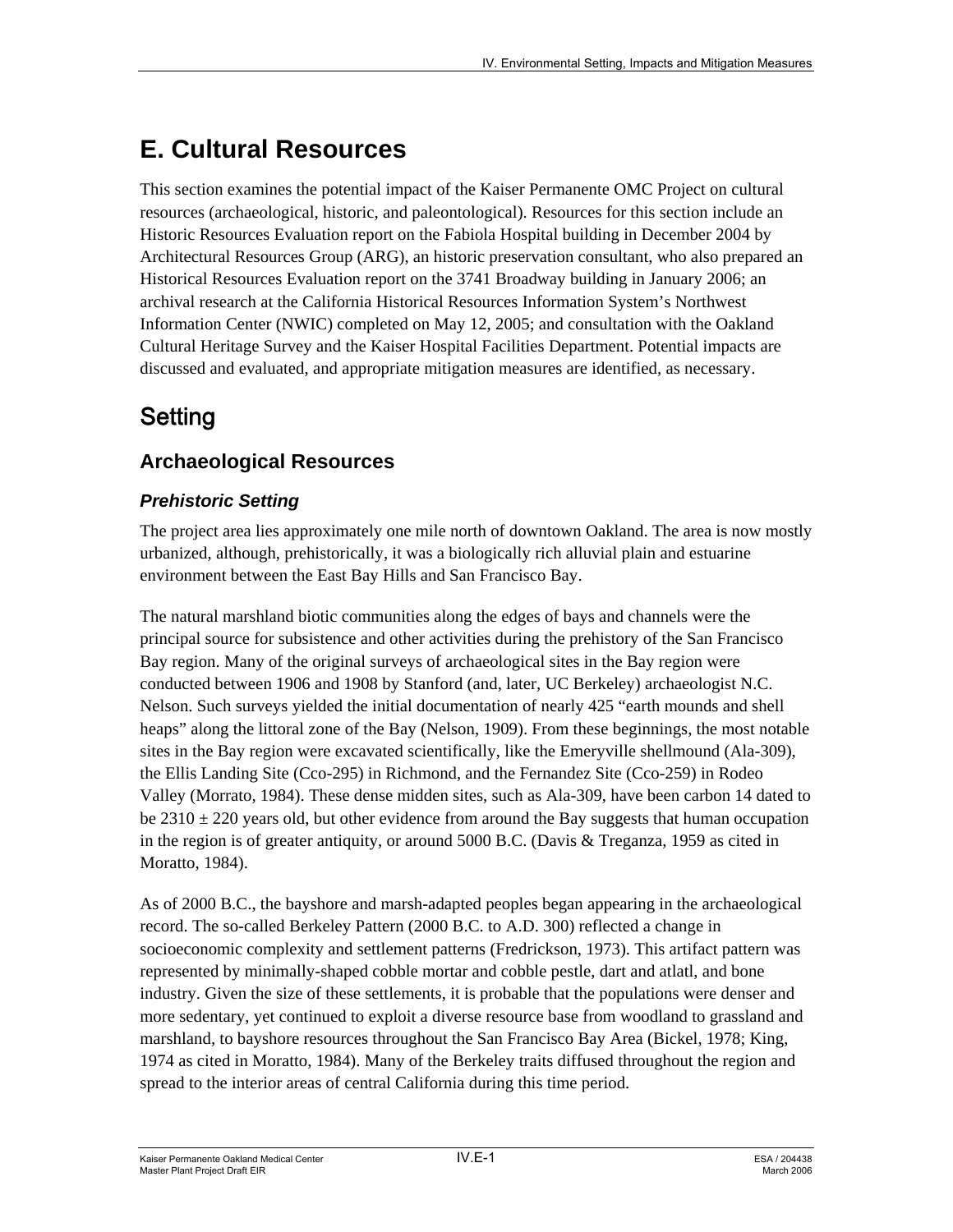# *Ethnographic Setting*

Prior to Euro-American contact, the Ohlone (also known by their linguistic group, Costanoan<sup>[1](#page-1-0)</sup>) occupied the area that is currently Alameda County. Politically, the Costanoan were organized into groups called tribelets. A tribelet constituted a sovereign entity that held a defined territory and exercised control over its resources. It was also a unit of linguistic and ethnic differentiation. Oakland, and a large area of the East Bay, is located within the territory of a people that spoke Chochenyo, one of several Costanoan languages.

The Ohlone economy was based on fishing, gathering, and hunting, with the land and waters providing a diversity of resources including acorns, various seeds, salmon, deer, rabbits, insects, and quail. The acorn was the most important dietary staple of the Costanoan, and the acorns were ground to produce a meal that was leached to remove the bitter tannin. Technologically, the Costanoan crafted tule balsa, basketry, lithics (stone tools) such as mortars and metates (a mortarlike flat bowl used for grinding grain), and household utensils. The Costanoan, like many other Native American groups in the Bay Area, likely lived in conical tule thatch houses.

In 1770, the Costanoan-speaking people lived in approximately 50 separate and politically autonomous nations or tribelets. At this time, the number of Chochenyo speakers reached 2,000, substantially more than the typical size of a tribelet, which ranged from 40 to 200 members.

During the mission period, 1770-1835, the Costanoan people experienced cataclysmic changes in almost all areas of their life, particularly a massive decline in population due to introduced diseases and declining birth rate, resulting in large part from colonization by the Spanish missionaries. Following the secularization of the missions by the Mexican government in the 1830s, most Native Americans gradually left the missions to work as manual laborers on the ranchos that were established in the surrounding areas.

Native American archaeological sites that could shed light on the Costanoan ways of life in the pre-mission era tend to be situated along the historic extent of the Bay tidal marshland. Although primarily channelized beneath city streets (except for a 140-foot segment adjacent the project site, a branch of Glen Echo Creek continues to run roughly parallel to and west of Broadway, which it did historically.

The records search at the NWIC indicated that there were no recorded sites in or within a 0.25 mile radius of the project area (NWIC, 2005).

<span id="page-1-0"></span> $\overline{\phantom{a}}$ 1 "Costanoan" is derived from the Spanish word Costanos meaning "coast people." No native name of the Costanoan people as a whole existed in prehistoric times as the Costanoan were neither a single ethnic group nor a political entity.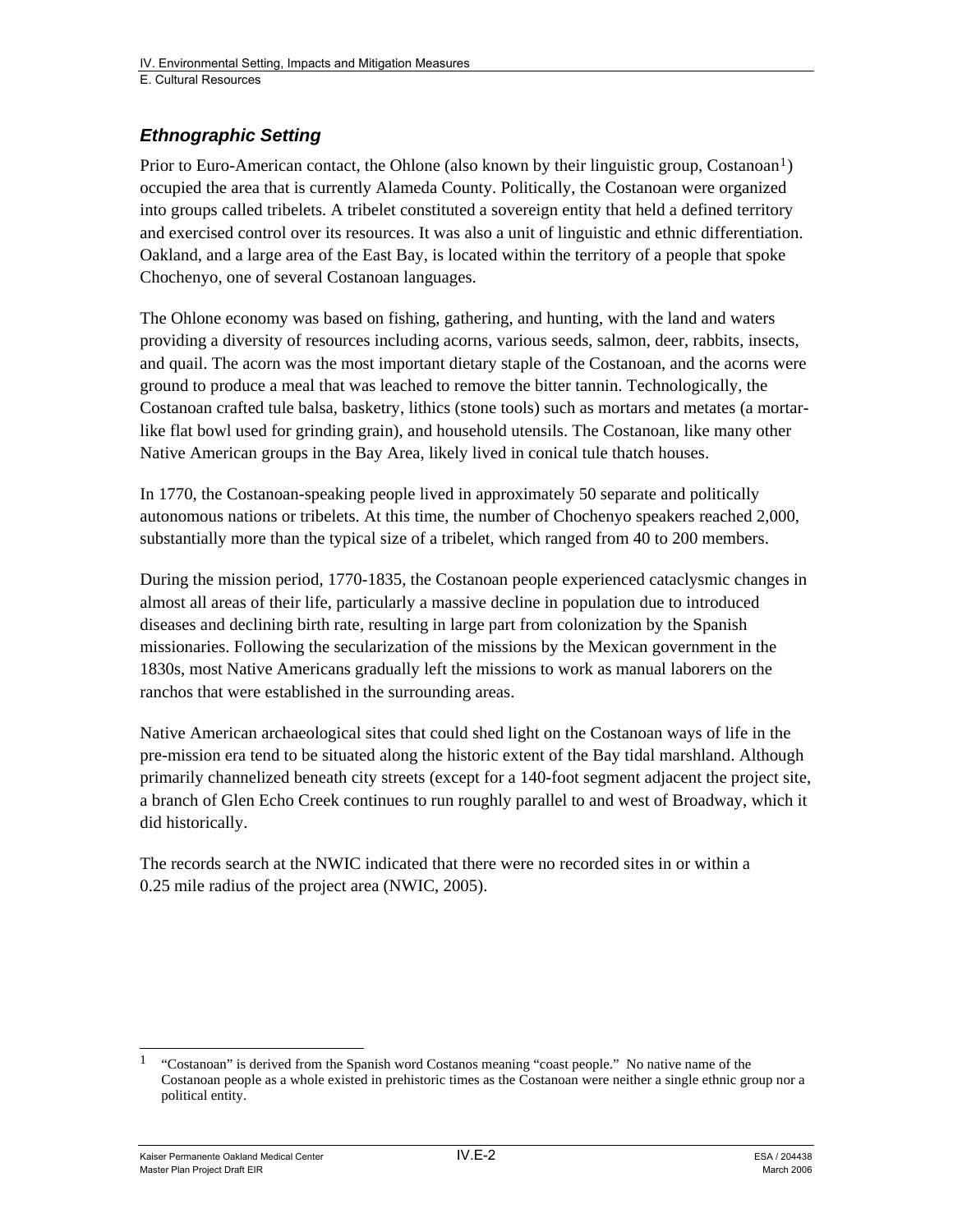# **Historic Resources**

### *Historic Setting*

The project site is within the Rancho San Antonio land grant that was granted to Luis Maria Peralta on August 3, 1820 for his service to the Spanish government. The 43,000-acre rancho included the present-day cities of Oakland, Berkeley, Alameda, and parts of San Leandro and Piedmont. Peralta's land grant was confirmed after Mexico's independence from Spain in 1822, and the title was honored when California entered the Union by treaty in 1848. Despite the title, by the middle of the 19th century, squatters had moved in to use portions of Peralta's undeveloped land. The Gold Rush and California statehood brought miners, businessmen, lumbermen and other speculators to the area in search of opportunities. Early settlers of that period include Edson Adams, Andrew Moon, and Horace Carpentier, who squatted on 480 acres of Vicente Peralta's (one of Luis Peralta's sons) land. Adams, Moon, and Carpentier subsequently hired Jules Kellsersberger, an Austrian-educated Swiss military engineer, to plot a new city – Oakland, which was incorporated in 1852.

The city originally encompassed the area roughly bordered by the Oakland Estuary on the south, Market Street on the west, 14th Street on the north, and the Lake Merritt Channel on the east. Broadway served as the main street. The majority of the early city dwellers, numbering under one hundred, lived near the foot of Broadway in proximity to the estuary. From there, city development moved north along the street car lines of Broadway and Telegraph Avenue towards the Oakland Hills and ultimately towards East Oakland.

Sanborn maps of the project site vicinity from 1903 identify a large hospital owned by the Fabiola Hospital Association was sited on the northeast corner of Broadway and West Moss Avenue (now West MacArthur Boulevard). South of West MacArthur Boulevard and west of Broadway (stretching from Broadway to Telegraph Avenue, and 35th to 38th Streets) was a large, 27-acre property owned by Mr. J. Mora Moss, a San Francisco businessman. The remaining blocks in the area were largely undeveloped, with residences and commercial buildings filling less than half of the area. By the 1910s, however, the area was a bustling commercial district and residential area surrounding the expanding Fabiola Hospital. By this time, much of the Moss property was parceled into residential lots, with the remaining 11 acres of land becoming Mosswood Park. By the 1950s, a new Kaiser Hospital complex was constructed on the site of the old Fabiola Hospital, with only one of five original structures remaining by that time: the maternity ward constructed in 1923. By the 1970s, a new highrise hospital had been constructed on the site, and substantial alterations were underway on the adjacent maternity ward.

## *Brief History of Fabiola Hospital and Kaiser Permanente*

The city of Oakland's first hospital was the Oakland Homeopathic Hospital and Dispensary), constructed on the northeast corner of Broadway Street and Moss Avenue (now MacArthur Boulevard) in 1887. The new hospital was renamed the Fabiola Hospital in honor of Saint Fabiola, a wealthy Roman patrician who is believed to have founded one of Europe's first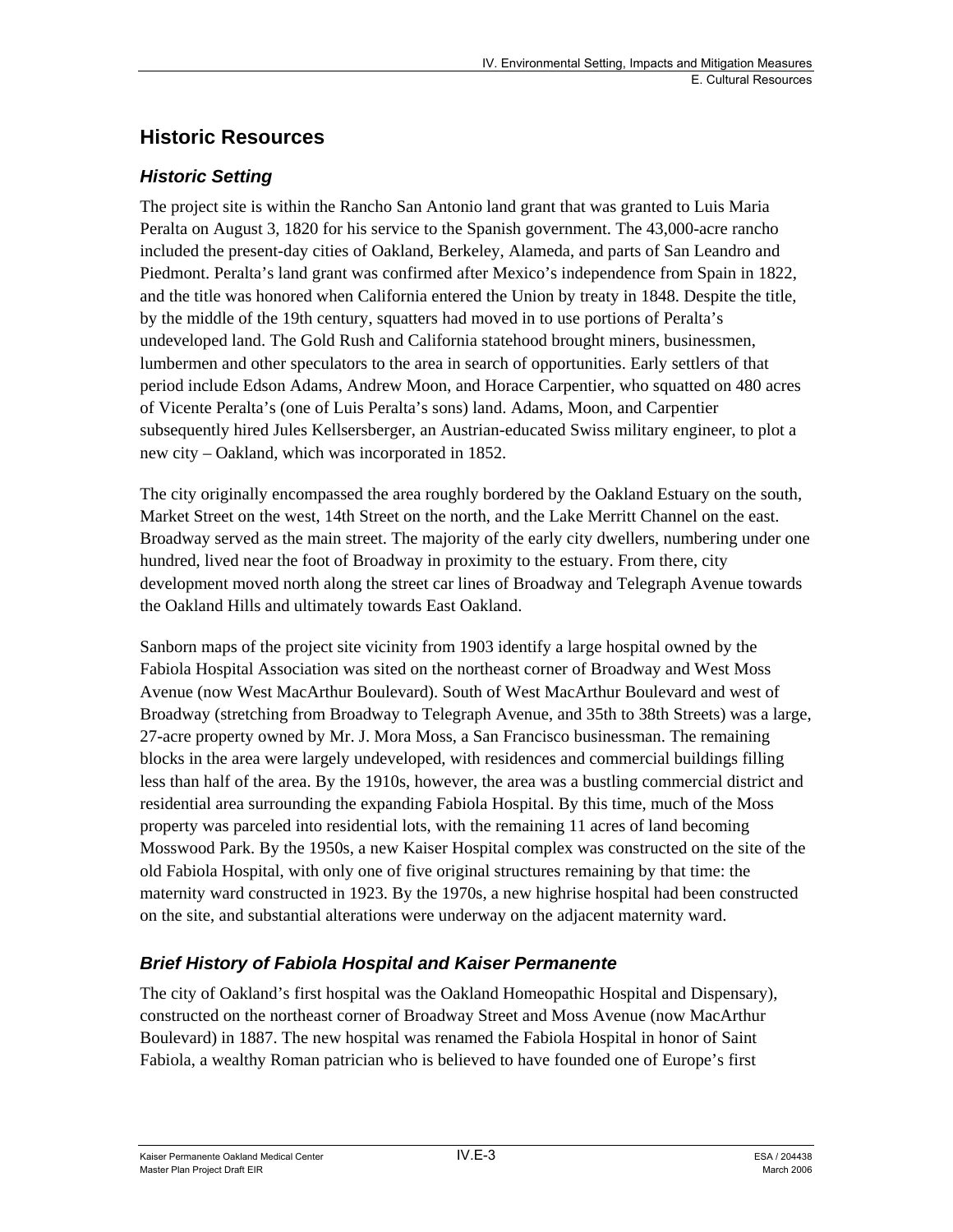hospitals. The Fabiola Hospital expanded quickly with the addition of new buildings in 1890 (maternity), 1898 (pediatrics), 1908 (new surgery), and 1923 (new maternity).

The 1923 maternity ward was designed in the Spanish Revival style of architecture by San Francisco-based architect George W. Kelham, who designed many important San Francisco landmarks, including the Standard Oil Building (1922), the Russ Building (1927), and the Shell Building (1929).

The Great Depression forced the Fabiola Hospital to close in 1932, and by 1933, all buildings on the site except for the 1923 Fabiola Maternity Ward were demolished. In 1942 during World War II, Fabiola Hospital sold the maternity ward to the Kaiser Company which had plans to open a compensation care hospital that would mainly handle industrial injury compensation cases originating from Henry J. Kaiser's ship yards in Richmond, California. The Kaiser Company used a pre-paid medical plan that would cover all of the ship yard worker's medical needs, industrial or not, and using prepayments to fund medical facilities and equipment. Kaiser and his wife, Bess, founded the Permanente Foundation in 1942 to fund additional medical structures and equipment. The organization became the Kaiser Permanente health care system, one of the country's first voluntary pre-paid medical plans, and a direct precursor to today's Health Maintenance Organizations (HMOs).

Soon after purchase of the old Fabiola Maternity Ward from the Fabiola Hospital, the Kaiser Company reorganized the interior and added new administration and lobby areas. In 1952, Kaiser constructed a new hospital adjacent to the old Fabiola Maternity Ward, and in the early 1970s, added new aluminum panel sheathing to aesthetically unify the building with its newer neighbors, thereby completely obscuring the original building. The old Fabiola building was unchanged from its 1970s appearance until mid 2005 when the current Kaiser Permanente organization initiated its systematic demolition.

In the 1940s, Kaiser also purchased the former King's Daughters Home at 3900 Broadway, a Mediterranean style hospital complex originally constructed in 1912 as a sanatorium, with additions in 1916 and 1936. The building was designed by renowned California architect Julia Morgan. This building complex currently serves as Kaiser's Broadway Mental Health facility.

# **Paleontological Resources**

Paleontologic resources are the fossilized evidence of past life found in the geologic record. Despite the tremendous volume of sedimentary rock deposits preserved worldwide, and the enormous number of organisms that have lived through time, preservation of plant or animal remains as fossils is an extremely rare occurrence. Because of the infrequency of fossil preservation, fossils – particularly vertebrate fossils – are considered to be nonrenewable resources. Because of their rarity, and the scientific information they can provide, fossils are highly significant records of ancient life. Paleontologic resource localities are those sites where the fossilized remains of extinct animals and/or plants have been preserved.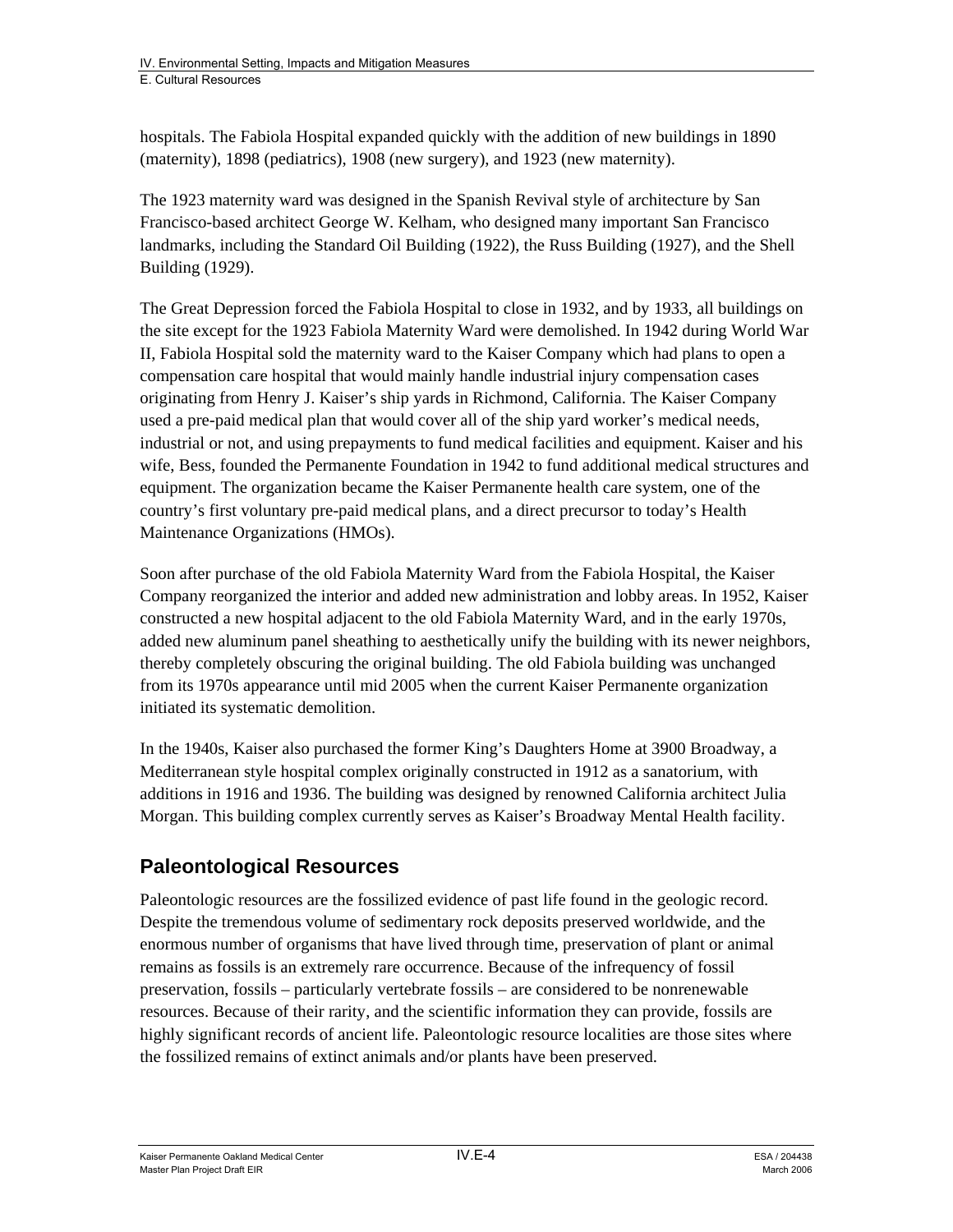Two localities have been identified in the project vicinity (University of California Museum of Paleontology, 2004). Rock formations that are considered of paleontological sensitivity are those rock units that have yielded significant vertebrate or invertebrate fossil remains. This includes, but is not limited to, sedimentary rock units that contain significant paleontologic resources anywhere within their geographic extent. In the case of the above-mentioned localities, no rock unit formation was identified. However, bedrock data for each locality indicates that neither locality shares the formation(s) that underlies the project area (Graymer et al, 1996).

The Kaiser Permanente OMC site is underlain by Basin Deposits (Qhb) and Alluvial fan and fluvial deposits (Qpaf) of gravely sand or clayey sand of Pleistocene age (Helley & Graymer, 1997). These types of sediments would not likely yield significant paleontologic remains because they are surface deposits that are not considered fossil-bearing rock units. However, significant fossil discoveries can be made in areas of putative low sensitivity.

# **Regulatory Framework**

# *City of Oakland Historical Resources*

In the City of Oakland, an historical resource under CEQA is a resource that meets any of the following criteria:

- 1) A resource listed in, or determined to be eligible for listing in, the California Register of Historical Resources;
- 2) A resource included in Oakland's Local Register of historical resources (defined below), unless the preponderance of evidence demonstrates that it is not historically or culturally significant;
- 3) A resource identified as significant (e.g., rated 1-5) in a historical resource survey recorded on Department of Parks and Recreation Form 523, unless the preponderance of evidence demonstrates that it is not historically or culturally significant;
- 4) Any object, building, structure, site, area, place, record, or manuscript which the Oakland City Council determines to be historically significant or significant in the architectural, engineering, scientific, economic, agricultural, educational, social, political, military, or cultural annals of California, provided the determination is supported by substantial evidence in light of the whole record. Generally, a resource is considered "historically significant" if it meets the criteria for listing on the California Register of Historical Resources CEQA Guidelines section 15064.5; or
- 5) A resource that is determined by the City Council to be historically or culturally significant even though it does not meet the other four criteria listed here.

A "local register of historical resources" means a list of properties officially designated or recognized as historically significant by a local government pursuant to a local ordinance or resolution, unless the preponderance of evidence demonstrates otherwise.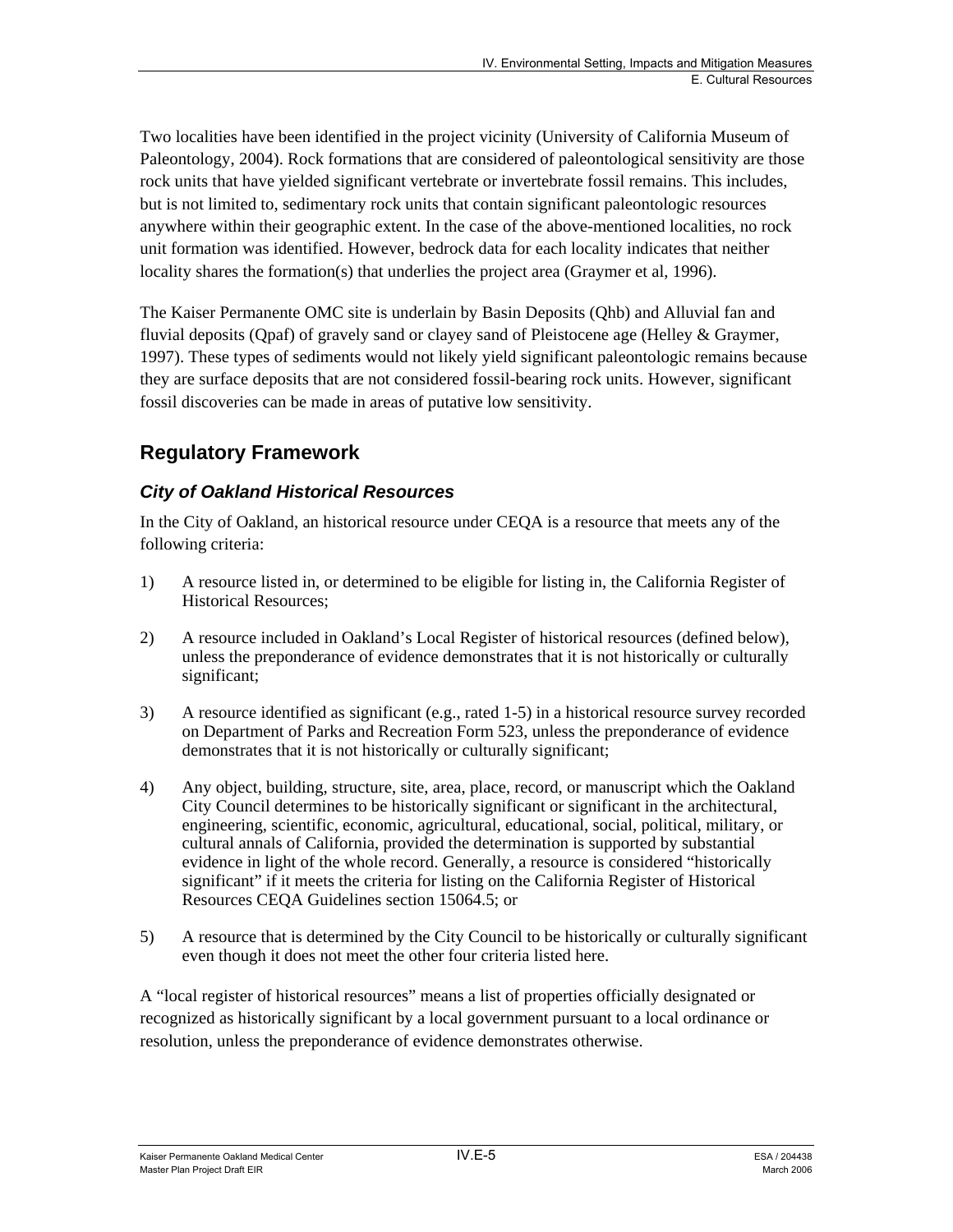In March 1994, the Oakland City Council adopted a Historic Preservation Element of the General Plan (amended July 21, 1998). The Historic Preservation Element, sets out a graduated system of ratings and designations resulting from the Oakland Cultural Heritage Survey (OCHS) and Oakland Zoning Regulations. The Element provides the following policy related to identifying historic resources under CEQA:

Policy 3.8 Definition of "Local Register of Historical Resources" and Historic Preservation "Significant Effects" for Environmental Review Purposes: For purposes of environmental review under the California Environmental Quality Act, the following properties will constitute the City of Oakland's Local Register of Historic Resources:

- 1) All Designated Historic Properties (Landmarks, Heritage Properties, Study List Properties, Preservation Districts, and S-7 and S-20 Preservation Combining Zone Properties); and
- 2) Those Potential Designated Historic Properties that have an existing rating of "A" or "B" or are located within an Area of Primary Importance.

The Local Register also includes properties within Areas of Primary Importance (API). An API is a district that appears eligible for the National Register of Historic Places.

The Oakland Cultural Heritage Survey uses a five-tier rating system for individual properties, ranging from "A" (highest importance) and "B" (major importance) to "E" (of no particular interest). This letter rating is termed the Individual Property Rating of a building and is based on the following criteria:

- 1) Visual Quality/Design: Evaluation of exterior design, interior design, materials and construction, style or type, supporting elements, feelings of association, and importance of designer.
- 2) History/Association: Association of person or organization, the importance of any event, association with patterns of history, and the age of the building.
- 3) Context: Continuity and familiarity of the building within the city, neighborhood, or district.
- 4) Integrity and Reversibility: Evaluation of the building's condition, its exterior and interior alterations, and any structural removals.

Properties with conditions or circumstances that could change substantially in the future are assigned both an "existing" and a "contingency" rating. The existing rating (UPPER CASE letter) describes the property under its present condition, while the contingency rating (lower case letter, if any), describes it under possible future circumstances.

All areas of the City that are not yet intensively surveyed by the OCHS have been evaluated through "windshield" surveys in 1985-1986 and 1996-1997. This Preliminary Citywide Historical and Architectural Inventory, known as the *Reconnaissance Survey*, employs the same A-B-C-D-E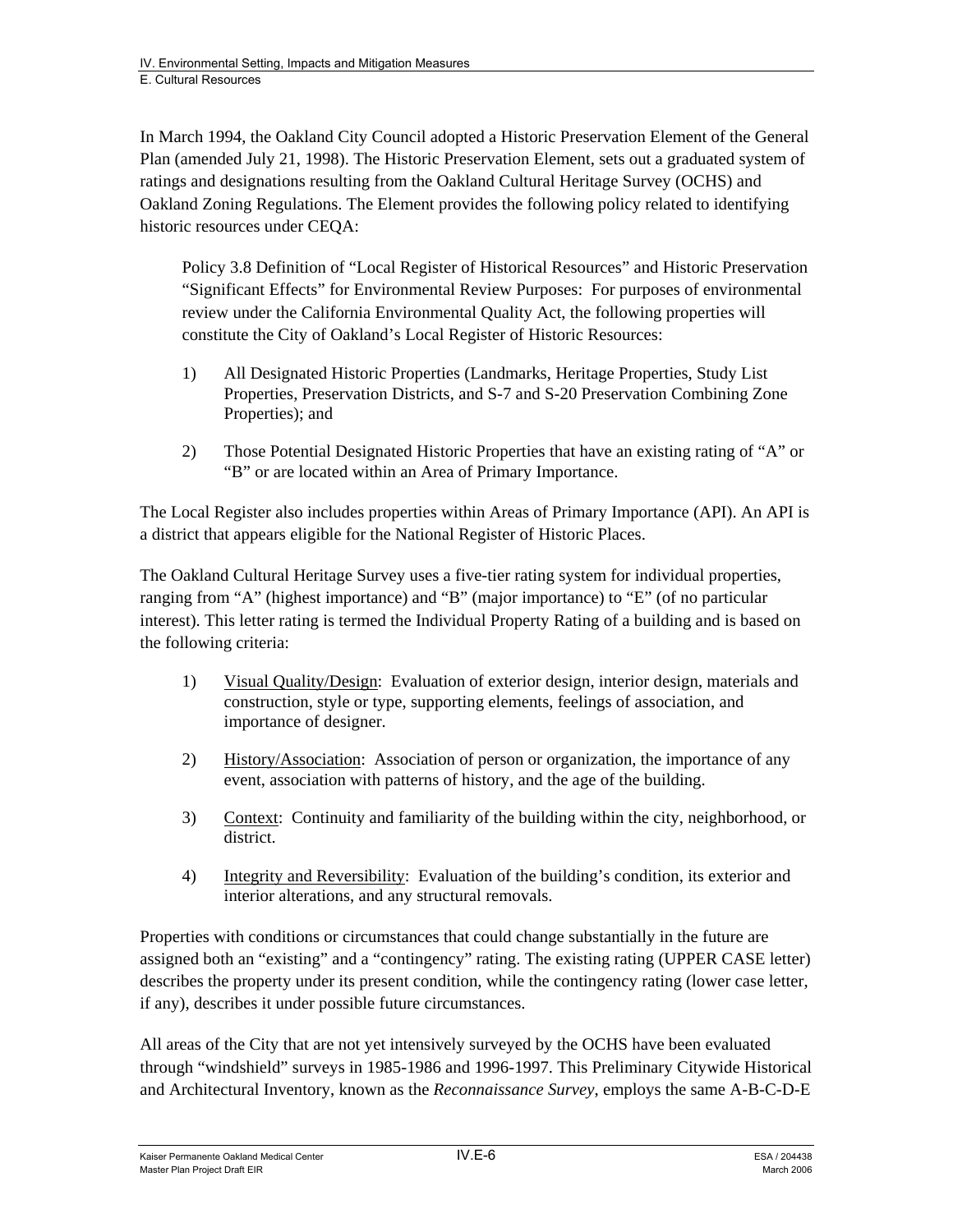rating system as the OCHS, but is not as thorough and is intended to be confirmed or modified over time by the OCHS.

# *Local Plans and Policies*

City of Oakland goals and policies that pertain to cultural resources (specifically for this project) are provided primarily in the General Plan Historic Preservation Element (HPE) (1994) and the General Plan Land Use and Transportation Element (LUTE) (1998).

As discussed in detail in Section IV.A, Land Use, Plans and Policies, policies are discussed in the EIR solely for the benefit of the decision-makers who will, as a policy matter, consider and apply them for consistency prior to issuing discretionary permits for the project. In doing so, the City must "balance" potentially competing General Plan policies. These policies are also summaries in Section IV.A, Land Use, Plans and Policies, of this EIR.

The following HPE goals and policies are applicable to the Kaiser Permanente OMC project:

- HPE Historic Preservation Goal 2: To preserve, protect, enhance, perpetuate, use, and prevent the unnecessary destruction or impairment of properties or physical features of special character or special historic, cultural, educational, architectural or aesthetic interest or value. Such properties or physical features include buildings, building components, structures, objects, districts, sites, natural features related to human presence, and activities taking place on or within such properties or physical features.
- HPE Policy 3.1: *Avoid or Minimize Adverse Historic Preservation Impacts Related to Discretionary City Actions:* The City will make all reasonable efforts to avoid or minimize adverse effects on the Character-Defining Elements of existing or Potential Designated Historic Properties which could result from private or public projects requiring discretionary City actions.
- HPE Policy 3.5: *Historic Preservation and Discretionary Permit Approvals.* For additions or alterations to Heritage Properties or Potential Designated Historic Properties requiring discretionary City permits, the City will make a finding that: (1) the design matches or is compatible with, but not necessarily identical, to the property's existing or historical design; or (2) the proposed design comprehensively modifies and is at least equal in quality to the existing design and is compatible with the character of the neighborhood; or (3) the existing design is undistinguished and does not warrant retention and the proposed design is compatible with the character of the neighborhood.

 For any project involving complete demolition of Heritage Properties or Potential Designated Historic Properties requiring discretionary City permits, the City will make a finding that: (1) the design quality of the proposed project is at least equal to that of the original structure and is compatible with the character of the neighborhood; or (2) the public benefits of the proposed project outweigh the benefit of retaining the original structure; or (3) the existing design is undistinguished and does not warrant retention and the proposed design is compatible with the character of the neighborhood.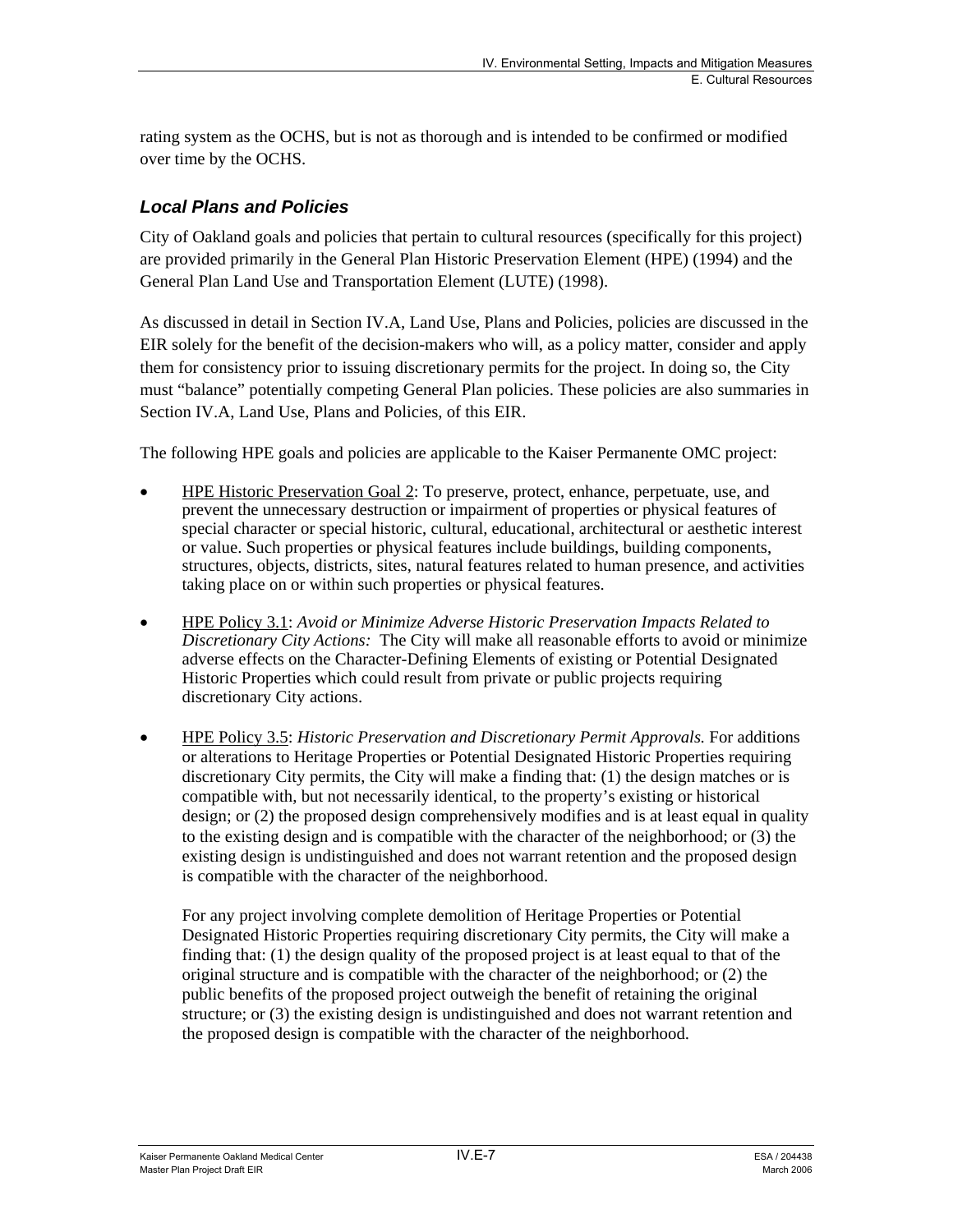- HPE Policy 3.7: *Property Relocation Rather than Demolition*. As a condition of approval for all discretionary projects involving demolition of existing or Potential Designated Historic Properties, the City will normally require that reasonable efforts be made to relocate the properties to an acceptable site.
- HPE Policy 3.8: *Local Register of Historical Resources*. See discussion above.

The above policies from the Historic Preservation Element generally encourage, but do not mandate, the preservation of Oakland's historic resources, within the context of and consistent with other General Plan goals, objectives, and policies (as discussed in Section IV.A. Land Use, Plans and Policies, and other sections of this EIR). So, for example, the admonition in HPE Historic Preservation Goal 2 against "the unnecessary destruction" of historic buildings and HPE Policy 3.1's direction to employ "all reasonable efforts to avoid or minimize adverse effects" on historic resources are reviewed against the proposed project's provision of essential health care services to the community.

A determination of consistency with the above policies by the Planning Commission and City Council must be predicated upon a finding that, as specified in HPE Policy 3.5, "(1) the design quality of the proposed project is at least equal to that of the original structure and is compatible with the character of the neighborhood; or (2) the public benefits of the proposed project outweigh the benefit of retaining the original structure; or (3) the existing design is undistinguished and does not warrant retention and the proposed design is compatible with the character of the neighborhood." HPE Policy 3.5 is discussed under "Project Impacts" below.

# *City of Oakland Historic Resources on the Project Site and Vicinity*

The analysis area for historic resources includes all properties currently owned by Kaiser Permanente at its Broadway campus in Oakland, including all medical buildings, parking garages, and other related facilities. The analysis area also includes all properties recently acquired by Kaiser Permanente on the west side of Broadway, between West MacArthur Boulevard and 38th Street, and all parcels along Broadway and Piedmont Avenue, directly north of Interstate 580 (I-580), south of the MacArthur-Broadway Center (commonly identified as the "M/B Center," and all parcels on the east side of Manila Avenue, between West MacArthur Boulevard and 38th Street.

#### **Project Site**

The entire project site was included in the *Reconnaissance Survey* of 1985-1986. The only Kaiser facility assigned a relatively high rating by OCHS is the Broadway Mental Health facility at **3900 Broadway**, which is owned by Kaiser Permanente, but outside of the project site. This building, constructed in 1912, is the former King's Daughters Home which OCHS rated "A3" (Highest Importance, not located in a district), and is a City of Oakland Historical Landmark # 44 (see **Table IV.E-1**).This building is considered a historic resource for CEQA purposes.

Other buildings on the project site were assigned preliminary ratings of "C" (Secondary Importance), "D" (Minor Importance), "F" (Less than 45 years old or modernized), or "X" (not a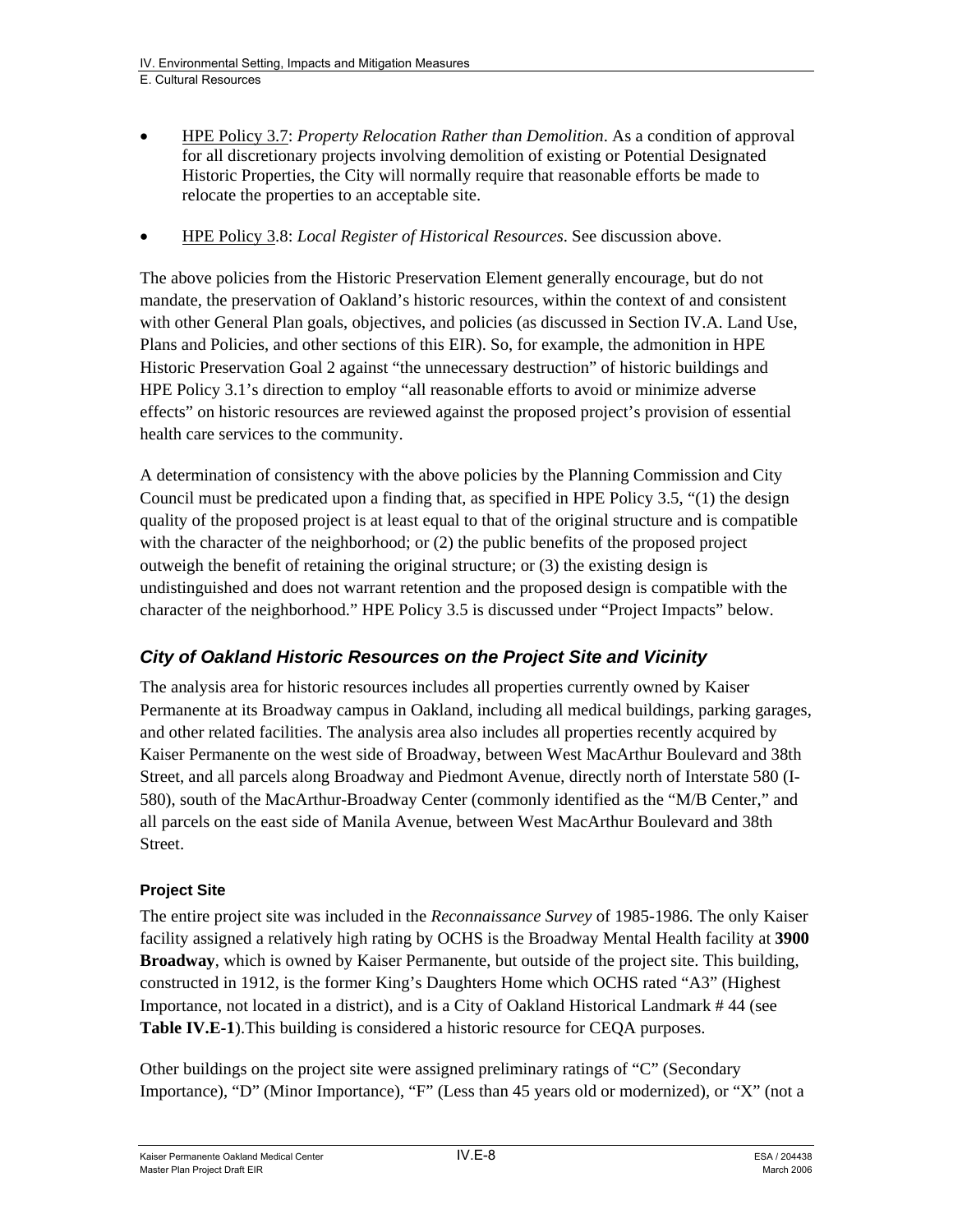PDHP). These buildings would not be considered historic resources under CEQA Guidelines Section 15064.5, based on their local survey status.

#### **Project Vicinity**

The OCHS also evaluated and rated other buildings in the Kaiser OMC vicinity during the 1985- 1986 Reconnaissance Survey. A number of these buildings were assigned preliminary ratings "C" (Secondary Importance) and "D" (Minor Importance), with some exceptions, such as the Albert Brown Co. Mortuary at **3467 Piedmont Avenue** (rated B+), and the 1864 **J. Mora Moss House in Mosswood Park** (rated A+ and a City of Oakland Historical Landmark). Much of the landscaping in Mosswood Park, dates to the period of the J. Mora Moss House, especially those trees located closest to the structure, and is considered part of the historic setting of the property. Due to their relatively high ratings of "A" or "B," the Albert Brown Co. Mortuary and the J. Mora Moss House located in the project vicinity are considered historic resources for CEQA purposes based on their local survey status (see **Table IV.E-2**).

The remaining buildings in the project vicinity were assigned preliminary ratings of "C" (Secondary Importance) and "D" (Minor Importance). These include the single family homes built in the early twentieth century on the east side of Manila Avenue (3758 – 3790 Manila Avenue), and along 38th Street between Broadway and Cerrito Avenue (256-284 38th Street). Many other buildings in the project vicinity were surveyed and rated "X" by OCHS, and are therefore presumed be of little or no local historical value. These remaining buildings in the project vicinity would not be considered historic resources under CEQA Guidelines Section 15064.5 based on their local survey status.

Finally, No Oakland Preservation Districts, APIs, or any buildings on Oakland's Preservation Study List were identified on the project site or vicinity.

## *California Register of Historic Resources*

The California Register of Historic Resources (CRHR) is an authoritative guide to the state's historical resources, and by which properties are considered significant for CEQA purposes. The CRHR includes resources listed in or formally determined eligible for listing in the National Register of Historic Places (NRHP – see discussion below), California State Landmarks, and Points of Historical Interest. The State Office of Historic Preservation (OHP) maintains a list of historic resources by county in their Directory of Properties in the Historic Property Data File. A building or structure identified on OHP's Directory with a rating of 1 or 2 (on or determined eligible for the National Register) is considered to be "listed" on the CRHR.

Properties of local significance that have been designated under a local preservation ordinance (i.e., local landmarks), or that have been identified in a local historical resources inventory may also be eligible for listing in the CRHR and are presumed to be significant resources for purposes of CEQA.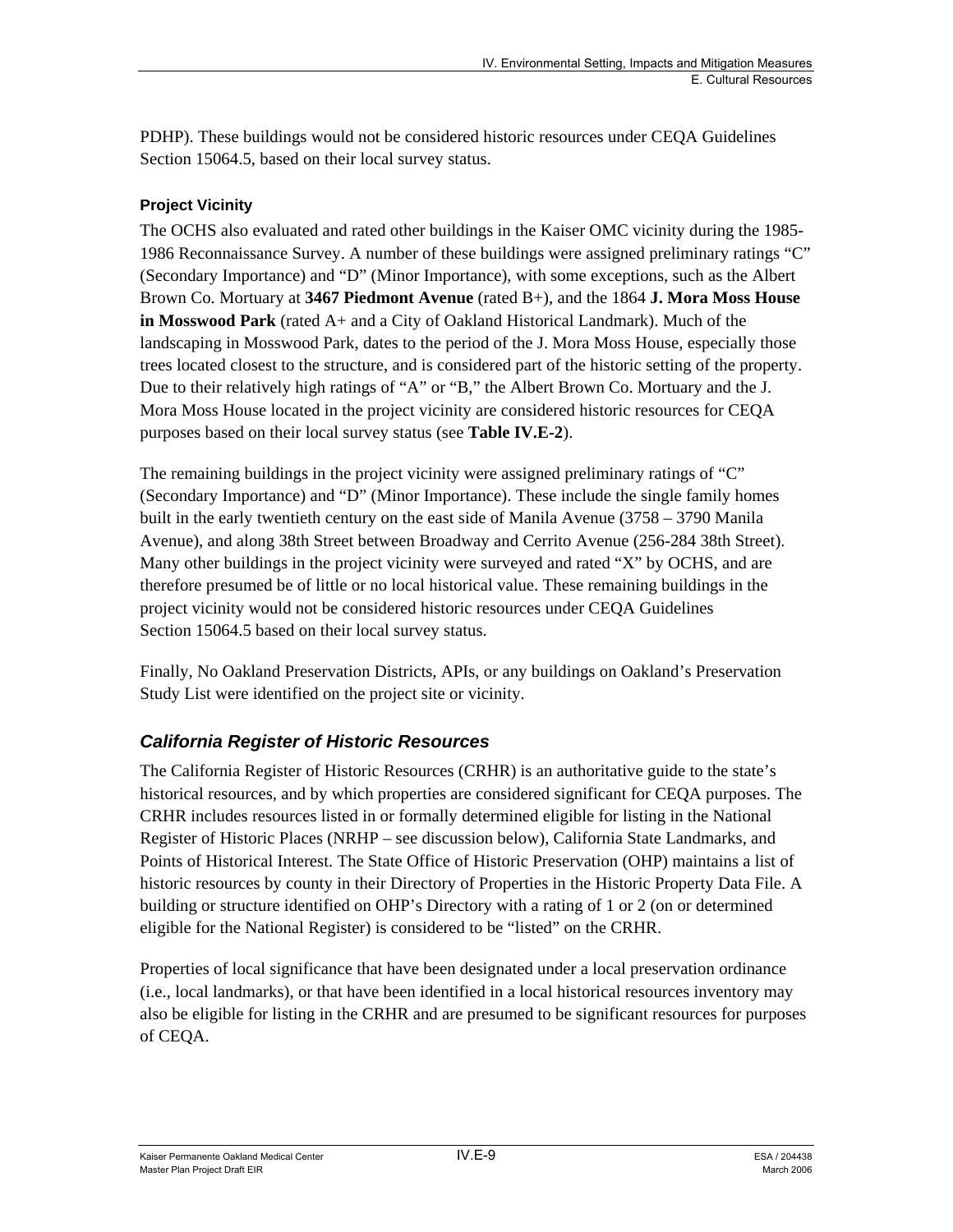In order for a resource to meet the criteria for listing in the CRHR, it must satisfy all of the following three provisions:

- 1. It meets one of the following four criteria of significance (PRC 5024.1(c) and CEQA Guidelines 15064.5):
	- (a) the resource "is associated with events that have made a significant contribution to the broad patterns of California's history and cultural heritage".
	- (b) the resource "is associated with the lives of persons important in our past.
	- (c) the resource "embodies the distinctive characteristics of a type, period, region, or method of construction, or represents the work of an important creative individual, or possesses high artistic values"; or
	- (d) the resource "has yielded, or may be likely to yield information important in prehistory or history" (this criterion applies primarily to archaeological sites).
- 2. The resource retains historic integrity ; and
- 3. It is fifty years old or older (except where it can be demonstrated that sufficient time has passed to understand the historical importance of the resource).

# *California Register Historic Resources on the Project Site and Vicinity*

#### **Project Site**

No buildings or structures on the project site are listed in or have been formally determined eligible for listing in the CRHR, with one possible exception. In 1994, pursuant to Oakland's Seismic Safety Ordinance, OCHS prepared a State Department of Parks and Recreation (DPR) Form 523 A and B for one building that was on the City's Unreinforced Masonry (URM) list and that is owned by Kaiser. This building, the previous Honda Dealership building at **3741-47 Broadway** (on Site 7), was designed by local architect Clay Burrell in 1919 as the Early Auto Co. - Superior Tile Co., and was determined to be a good example of a Classical Revival-Beaux Arts style automobile showroom (OCHS, 1994). The building was substantially remodeled with a new glass storefront in 1987 when it was part of the Val Strough Hundai auto dealership. OCHS assigned this building a local rating of "Ec3" (of no particular historical interest, potentially of secondary historical importance or superior example if restored, not in an API/ASI), and noted that it did not appear eligible for the NRHP since its architectural integrity had been seriously compromised and may not be reversible (OCHS, 1994). As such, this building would not typically be considered a historic resource for CEQA purposes (see **Table IV.E-1**).

However, OCHS also assigned this building with an NRHP status code of "5S" (eligible for local listing only) on DPR Form 523B during the 1994 URM Survey and submitted these and other survey forms to OHP at that time. The "5S"rating was consistent with the building's OCHS contingency rating of "c" (superior example if restored). This building's rating of "5S" is identified on the OHP's Directory of Properties in the Historic Property Data File for Alameda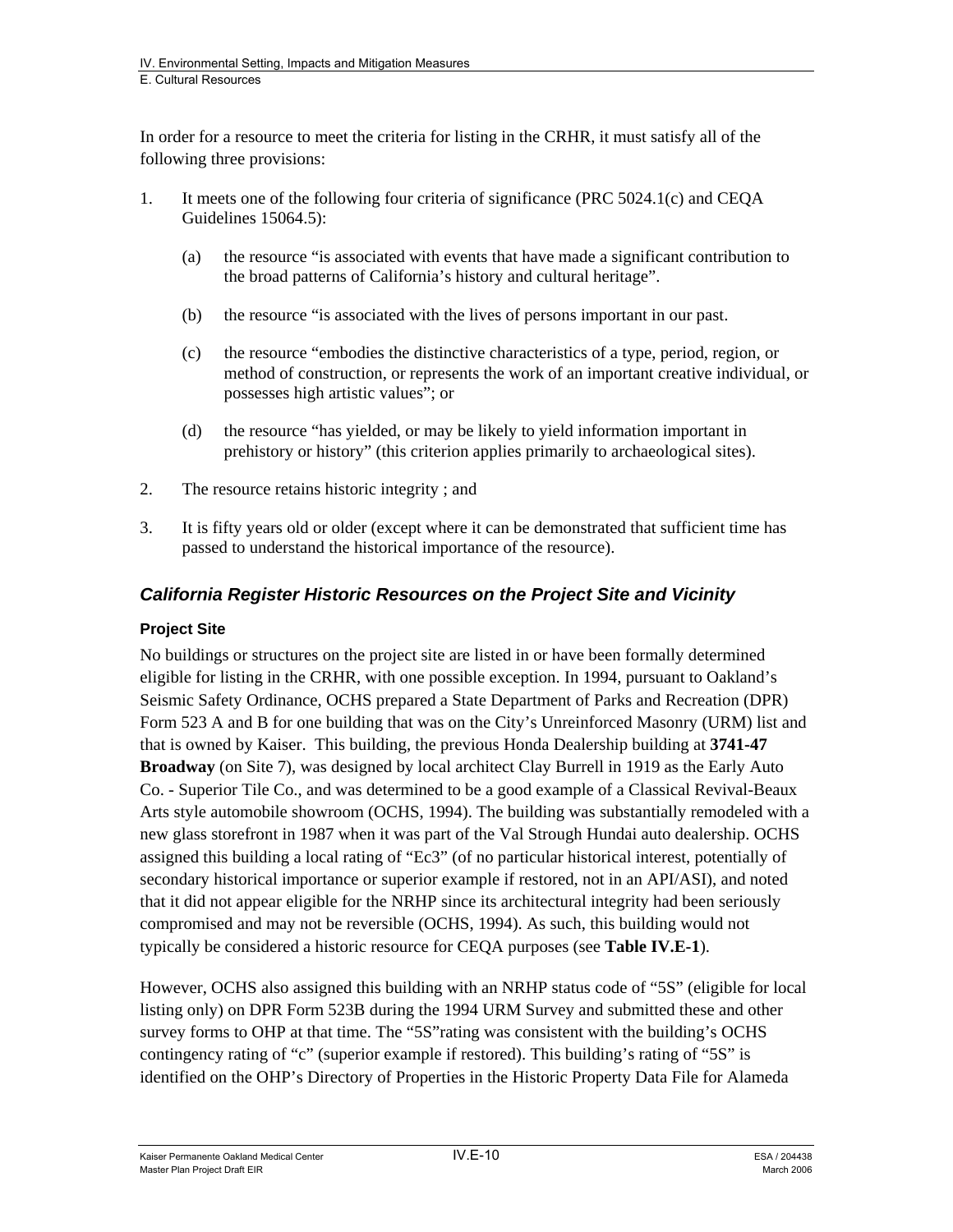County, which lists all properties listed on or eligible for the CRHR. As discussed above, a historical resource under CEOA is a resource that meets identified as significant (e.g., rated 1-5) in a historical resource survey recorded on DPR Form 523, unless the preponderance of evidence demonstrates that it is not historically or culturally significant (CEQA Guidelines Section 15064.5). Therefore, the Honda Dealership building at 3741-47 Broadway could be considered a historic resource for CEQA purposes.

Since the survey of the Honda Dealership was prepared in 1994 and is 12 years old as of 2006, ARG reevaluated this building in January 2006 to confirm its potential historic significance. According to the ARG report (provided as **Appendix D** to this EIR), "it has been determined that, due to extensive and irreparable modifications and alterations, the Early Sales building at 3741- 47 Broadway in Oakland, CA does not retain enough integrity to be eligible for listing on either the California Register of Historical Resources or the National Register of Historic Places. While the California Register does allow for a lower level of integrity for eligibility, this building does not retain enough overall integrity to meet the California Register criteria. Further, because of the lack of integrity the building does not meet the local City of Oakland criteria for a Potentially Designated Historic Property" (ARG, 2006). Instead of a rating of "5S," ARG would assign this building today with an NRHP rating of "6" (determined ineligible for National Register listing).

Therefore, while the building at 3741-47 Broadway was rated "5S" by OCHS in 1994 on DPR Form 523 B, and it is listed as such on the OHP Historic Property Data File, the findings of the updated survey and evaluation of the structure by ARG provides a preponderance of evidence demonstrating that the building is not a historic resource under CEQA criteria. However, because the City of Oakland's Landmark's Preservation Advisory Board (LPAB) has not reviewed the potential historical significance of this building in light of its recent reevaluation, in an abundance of caution, this EIR conservatively assumes that the building could be a historic resource under CEQA, pending LPAB review.

The remainder of Kaiser Permanente's medical buildings and related facilities date to the mid-to late- twentieth century, and exhibit the characteristics of contemporary architecture from this period. These buildings would not likely meet any of the criteria required for listing in the CRHR, primarily due to their recent dates of construction (i.e. less than 50 years old) and/or lack of historical and architectural significance. All of the project site and surrounding buildings were included in the earlier Reconnaissance Survey, and were rated "F" or "X" by OCHS because they were under 50 years old, and therefore presumed to be of little or no historical value at the time of the survey.

As previously stated, a number of resources were reviewed and consulted for this analysis. Based on the review of available information obtained from OCHS, NWIC and a reconnaissance level visual survey of the buildings and their respective settings by ESA cultural resources staff, there is no indication that any additional buildings on the project site would be eligible for listing under federal, state, or local criteria. Since none have a local OCHS rating above "C" ("Secondary Importance…do not appear individually eligible for the National Register"), they would not qualify as City of Oakland Landmarks, defined as either A or B-rated buildings, and are not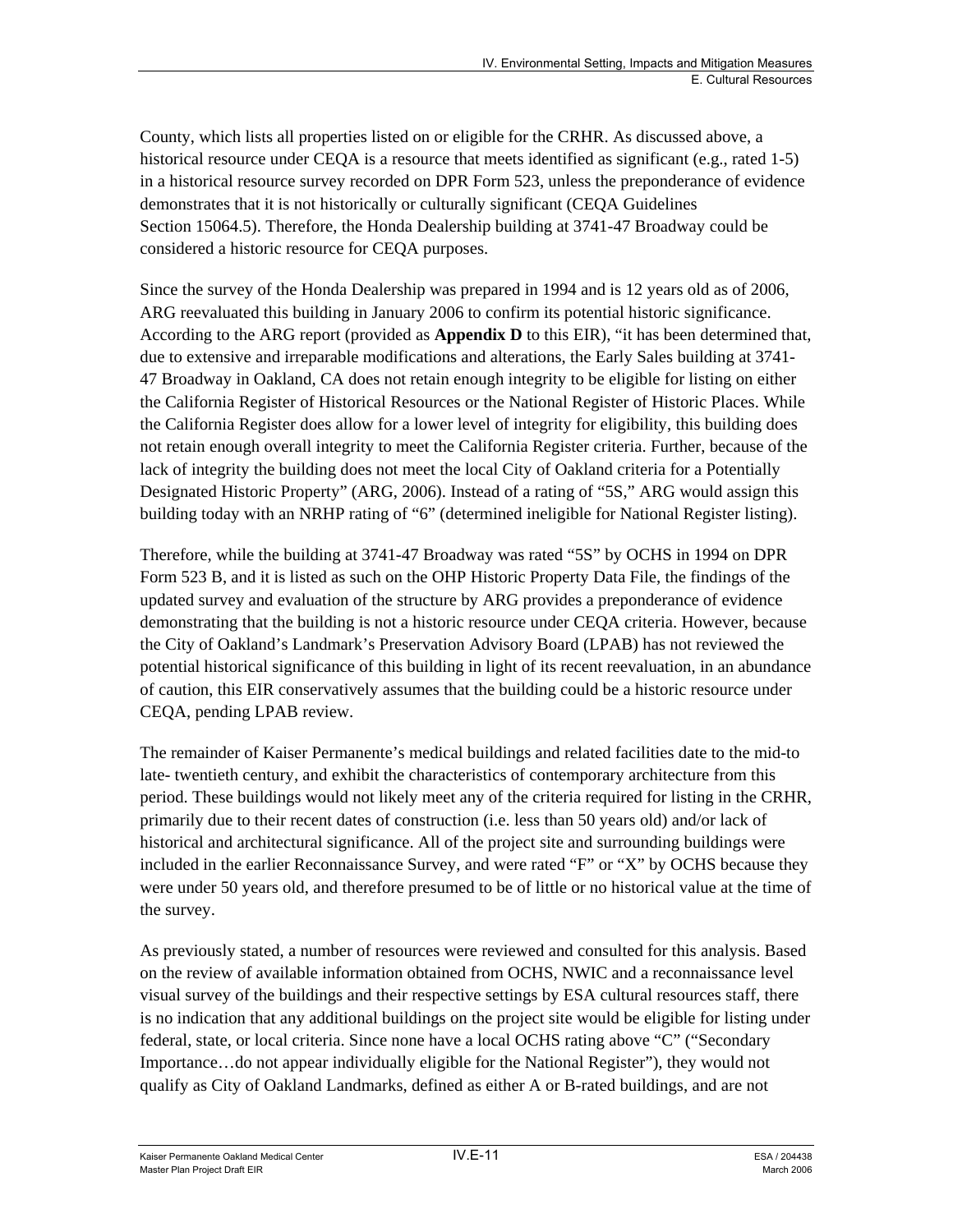located in an API. Additionally, since the CRHR evaluation criteria closely parallel those of the NRHR, and none of these buildings appear individually eligible for the NRHR, it can generally be assumed that none of these buildings would qualify for the CRHR. Therefore none of the buildings are considered an historic resource under CEQA for purposes of this document.

There has been recent interest in the evaluation and preservation of Mid-Century Modern architecture, such as the International style of architecture, "Googie" style architecture, and others. The only Kaiser facility considered to have any modern architectural interest would be the MacArthur-Broadway (M/B) Center structure between Broadway and Piedmont Avenue, south of MacArthur Boulevard. Designed by the Beverly Hills architecture firm of Irving D. Shapiro, construction began on the M/B Center and its tower (referred to as the "M/B Building") in 1963 (Hoffman, 2005). This five-story office building over a two-story base has a concrete "egg crate" style structure that cantilevers out beyond the wall plane of every floor to form an awning over the windows. This sculptural concrete form can be found on many commercial, civic, and institutional buildings locally, as well as throughout the country, and was a typical style of the era. As such, this building would not likely be considered a significant work of architecture. Finally, as buildings must typically be 50 years old or older to be eligible for the CRHR, and the M/B Building is 43 years old as of 2006, it would not likely qualify as a historic resource under state criteria.

### **Project Vicinity**

Also in the project vicinity are two buildings that were surveyed by OCHS in 1994 as part of the city-wide survey of unreinforced masonry buildings (the URM survey) and assigned NRHP status code ratings between 1 to 5 on DPR Form 523B. These buildings are the 1921 Kivett  $\&$ Rasmussen-Field & Lund garage at **3500-12 Piedmont Avenue**, and the 1924 Koenig-Broadway Wholesale Cleaners at **316-22 - 38th Street**. Both of these buildings were assigned an OCHS rating of "C3," and have NRHP status code ratings of "5S" (eligible for local listing only) on DPR Form 523B. The buildings' rating of "5S" are identified on the OHP's Directory of Properties in the Historic Property Data File for Alameda County, which lists all properties listed on or eligible for the CRHR. As discussed above, a historical resource under CEQA is a resource that meets identified as significant (e.g., rated 1-5) in a historical resource survey recorded on DPR Form 523 (unless the preponderance of evidence demonstrates that it is not historically or culturally significant). Therefore, the Kivett & Rasmussen-Field & Lund garage at **3500-12 Piedmont Avenue** and the Koenig-Broadway Wholesale Cleaners **at 316-22 - 38th Street** are presumed to be historic resources for CEQA purposes (see **Table IV.E-2**).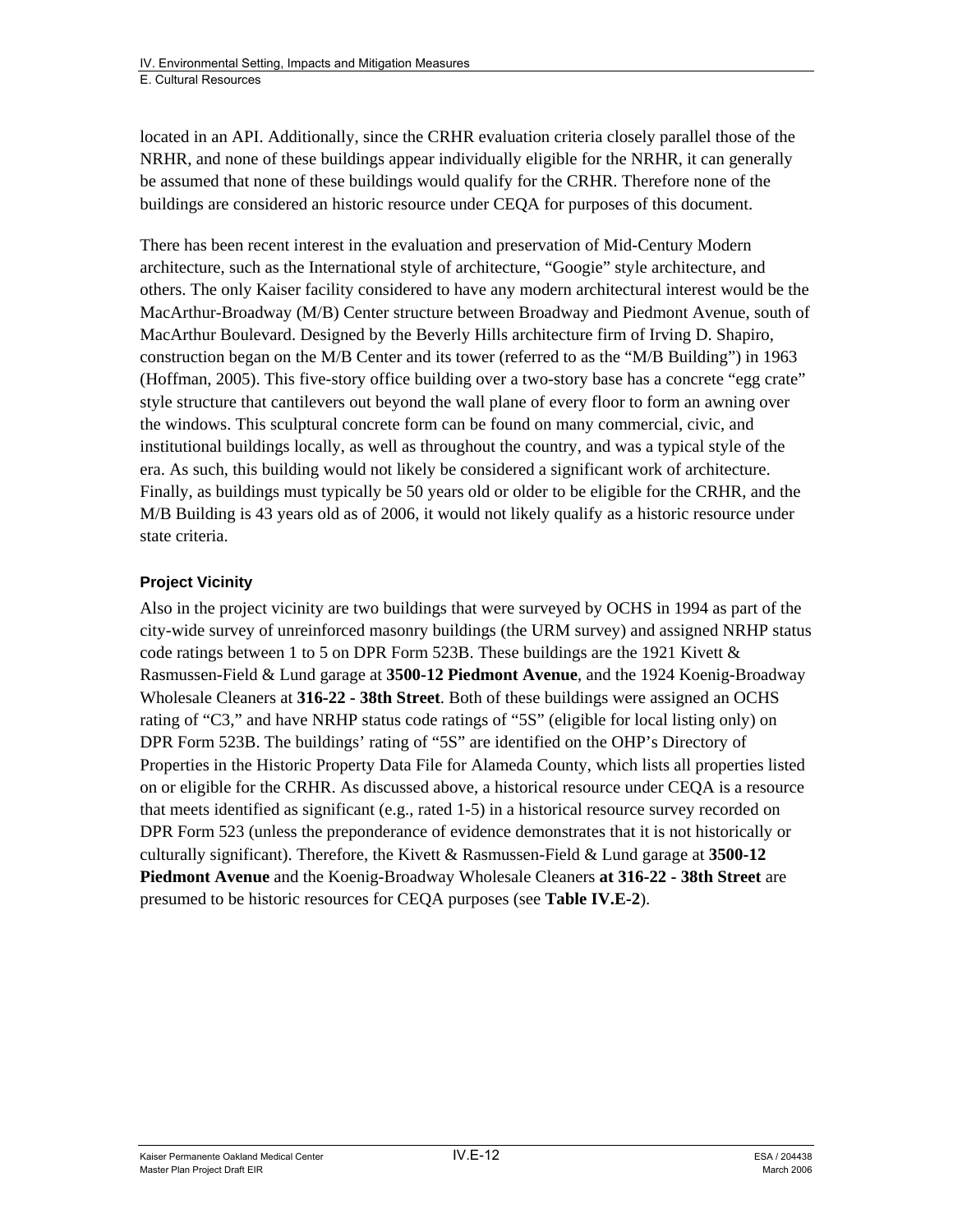| <b>Address</b> |                                | <b>Description</b>                                                                                | <b>OCHS</b><br>Rating <sup>a</sup> | <b>NRHP/CRHR</b><br>Ratingb | <b>CEQA</b><br><b>Historic</b><br><b>Resource</b><br>(yes/no) |
|----------------|--------------------------------|---------------------------------------------------------------------------------------------------|------------------------------------|-----------------------------|---------------------------------------------------------------|
| 1              | 3504-06 Broadway               | Barber College - 1960s commercial<br>store                                                        | X                                  | <b>NL</b>                   | No.                                                           |
| $\overline{2}$ | 3516-18 Broadway               | 1910s 2-unit apartment building (rear<br>of lot)                                                  | D <sub>3</sub>                     | <b>NL</b>                   | No                                                            |
| 3              | 3522-24 Broadway               | Red Arrow Cleaners - 1936<br>commercial addition to 1910s 2-unit<br>apartment                     | D <sub>3</sub>                     | NL.                         | No                                                            |
| 4              | 3700 Broadway                  | Kaiser Hospital - former 1923<br>Fabiola Hospital                                                 | Ec3                                | <b>NL</b>                   | No <sup>C</sup>                                               |
| 5              | 3701 Broadway                  | Honda Dealership - former 1972<br>service station (altered)                                       | D <sub>3</sub>                     | <b>NL</b>                   | No                                                            |
| 6              | 3737 Broadway                  | Honda Dealership - former 1924<br>brick and tile garage (altered)                                 | D <sub>3</sub>                     | <b>NL</b>                   | No                                                            |
| 7              | 3741-47 Broadway               | Honda Dealership - former 1919 tile<br>garage (altered)                                           | Ec3                                | $5S^d$                      | Yes <sup>e</sup>                                              |
| 8              | 3751-57 Broadway               | Honda Dealership - former 1923<br>brick and tile garage (altered)                                 | Dc3                                | $7R^t$                      | No                                                            |
| 9              | 3781 Broadway                  | Honda Dealership - former 1916<br>concrete garage (altered)                                       | D <sub>3</sub>                     | <b>NL</b>                   | No                                                            |
| 10             | 3783-5 Broadway                | 1976 retail store                                                                                 | F <sub>3</sub>                     | <b>NL</b>                   | No                                                            |
| 11             | 3793 Broadway                  | 1949 veterinary building (altered)                                                                | D <sub>3</sub>                     | <b>NL</b>                   | No                                                            |
| 12             | 3797-99 Broadway               | Midas Muffler - 1967 muffler shop                                                                 | X                                  | <b>NL</b>                   | No                                                            |
| 13             | 3900 Broadway                  | Broadway Mental Health - former<br>1912 King's Daughters Home                                     | A <sub>3</sub>                     | 7R                          | Yes                                                           |
| 14             | 3459 Piedmont<br>Avenue        | Corum Apartments - 1925 3-story,<br>30-unit apartment building (originally<br>66 room apartments) | C <sub>3</sub>                     | <b>NL</b>                   | No                                                            |
| 15             | Broadway and West<br>MacArthur | All other Kaiser medical buildings and<br>related facilities                                      | X                                  | <b>NL</b>                   | No                                                            |

#### **TABLE IV.E-1 HISTORIC RESOURCES ON THE PROJECT SITE**

d Based on OCHS rating. ARG prepared a Historic Resources Evaluation (2006) and assigned the building an NRHP rating of "6" (determined ineligible for National Register listing).

SOURCE: OCHS, OHP

a Preliminary ratings based on OCHS reconnaissance survey of 1985-86, with the exception of 3900 Broadway, which was intensively surveyed in 1994. "X" = surveyed and rated by OCHS, but presumed not to be of local historical interest at the time of the survey, as evidenced by check marks  $(\sqrt{ })$  on the OCHS survey map).

evidenced by check marks (√) on the OCHS survey map).<br>
NL – Not shown on federal or state listings of historical resources. 5S = individually eligible for local listing, 7R = not evaluated for the<br>
National Register.

C Based on OCHS rating and ARG Historic Resources Evaluation report (2004). Building was demolished in January 2006.

e Conservative determination pending LPAB's review of building and its 2006 reevaluation by ARG.

f Building does not appear eligible for NRHP, CRHR, or Local Register, per OCHS correspondence dated October 18, 2005, to ESA.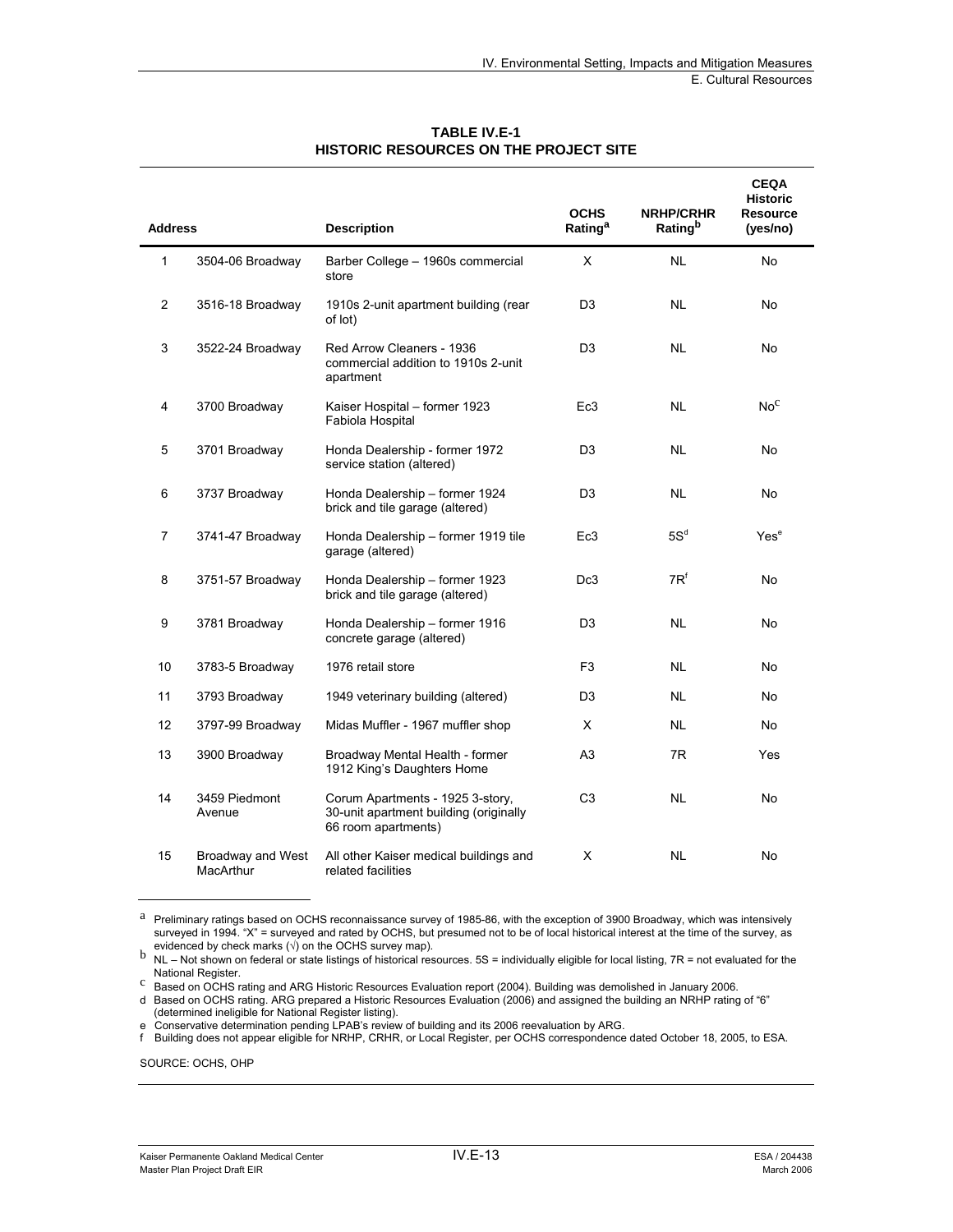| <b>Address</b> |                            | <b>Description</b>                                | <b>OCHS</b><br>Rating <sup>a</sup> | <b>NRHP/CRHR</b><br>Rating <sup>b</sup> | <b>CEQA Historic</b><br><b>Resource</b><br>(yes/no) |
|----------------|----------------------------|---------------------------------------------------|------------------------------------|-----------------------------------------|-----------------------------------------------------|
|                | 3612 Webster<br>Street     | 1864 J Mora Moss House<br>(Mosswood Park)         | $A1+IM$                            | 3S                                      | Yes                                                 |
| $\mathcal{P}$  | 3467 Piedmont<br>Avenue    | 1926-27 Albert Brown Co.<br>Mortuary              | $B+3$                              | 3S                                      | Yes                                                 |
| 3              | 3500-12 Piedmont<br>Avenue | 1921 Kivett & Rasmussen-Field<br>& Lund garage    | C3                                 | 5S                                      | Yes                                                 |
| 4              | 316-22 38th Street         | 1924 Koenig-Broadway<br><b>Wholesale Cleaners</b> | C3                                 | 5S                                      | Yes                                                 |

#### **TABLE IV.E-2 HISTORIC RESOURCES IN THE PROJECT VICINITY**

a Existing ratings based on OCHS intensive surveys of 1994-1997. LM = Oakland Landmark

b 3S = individually eligible for listing on the National Register, 5S = individually eligible for local listing, 7R = not evaluated for the National Register.

SOURCE: OCHS, OHP

#### *National Register of Historic Places*

The National Register of Historic Places (NRHP) is the nation's official list of cultural resources worthy of preservation. Authorized under the National Historic Preservation Act of 1966, the National Register is part of a national program to identify, evaluate, and protect our historic and archeological resources. Properties listed in the Register include districts, sites, buildings, structures, and objects that are significant in American history, architecture, archeology, engineering, and culture. The NRHP is administered by the National Park Service, which is part of the U.S. Department of the Interior.

To be listed on the NRHP, a property must be shown to be "significant" at the local, state, or national level under one or more of the following criteria.

- 1. Criterion A (Event): That are associated with events that have made a significant contribution to the broad patterns of our history.
- 2. Criterion B (Person): That are associated with the lives of persons significant in our past.
- 3. Criterion C (Design/Construction): That embody the distinctive characteristics of a type, period or method of construction, or that represent the work of a master, or that possess high artistic values, or that represent a significant and distinguishable entity whose components may lack individual distinction..
- 4. Criterion D (Information Potential): That have yielded, or may be likely to yield, information important in prehistory or history.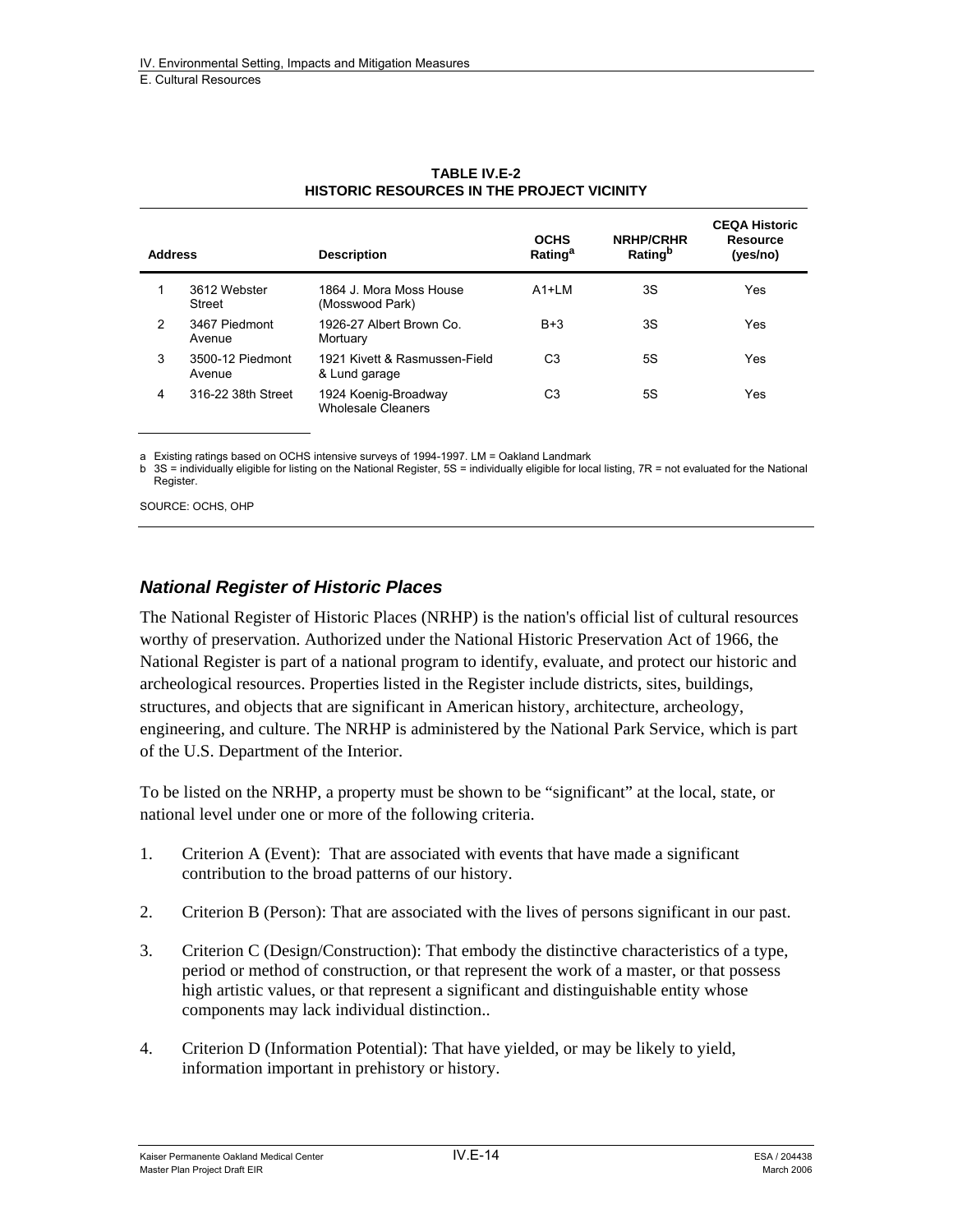Integrity: The property must also possess historic "integrity." Integrity is defined as "the ability of a property to convey its significance." The National Register criteria recognize seven qualities that define integrity: location, design, setting, materials, workmanship, feeling, and association.

- "Location" refers to the place where the historic property was constructed.
- "Design" is the combination of architectural elements that create the form, structure and style of the property.
- "Setting" is the physical environment surrounding a historic property.
- "Materials" are the original physical components that were combined during a particular period in time and in a particular pattern to form the historic property.
- "Workmanship" is the physical evidence of the building crafts and skills of a particular culture during a given period.
- "Feeling" is a property's expression of the aesthetic or historic sense of a particular period of time.
- "Association" is the direct link between an important historic event or person and a historic property.

Special considerations apply to moved or reconstructed properties, cemeteries, religious or commemorative properties, and properties achieving significance within the past 50 years. Properties listed in the NRHP are automatically listed in the CRHR.

## *National Register Historic Resources on the Project Site and Vicinity*

#### **Project Site**

No properties on the project site are listed on the NRHP. The only property owned by Kaiser Permanente that is eligible for listing in the NRHP is the Broadway Mental Health facility at **3900 Broadway**, the former King's Daughters Home, which has been assigned a NRHP code of "3S" (individually eligible for listing in the National Register). As discussed above, this building is also is a City of Oakland Landmark, and has been assigned an OCHS rating of "A3." Although this building is not on the project site, it is a historic resource under CEQA Guidelines Section 15064.5.

## **Project Vicinity**

The 1926 Albert Brown Co. Mortuary at **3467 Piedmont Avenue** and the 1864 **J. Mora Moss House** in Mosswood Park in the project vicinity have NRHP ratings of "3" (individually eligible for listing in the National Register). As discussed above, the J. Mora Moss House is also is a City of Oakland Landmark, and has been assigned an OCHS rating of "A+." Both of these properties located in the project vicinity are considered historic resources for CEQA purposes (see **Table IV.E-2**).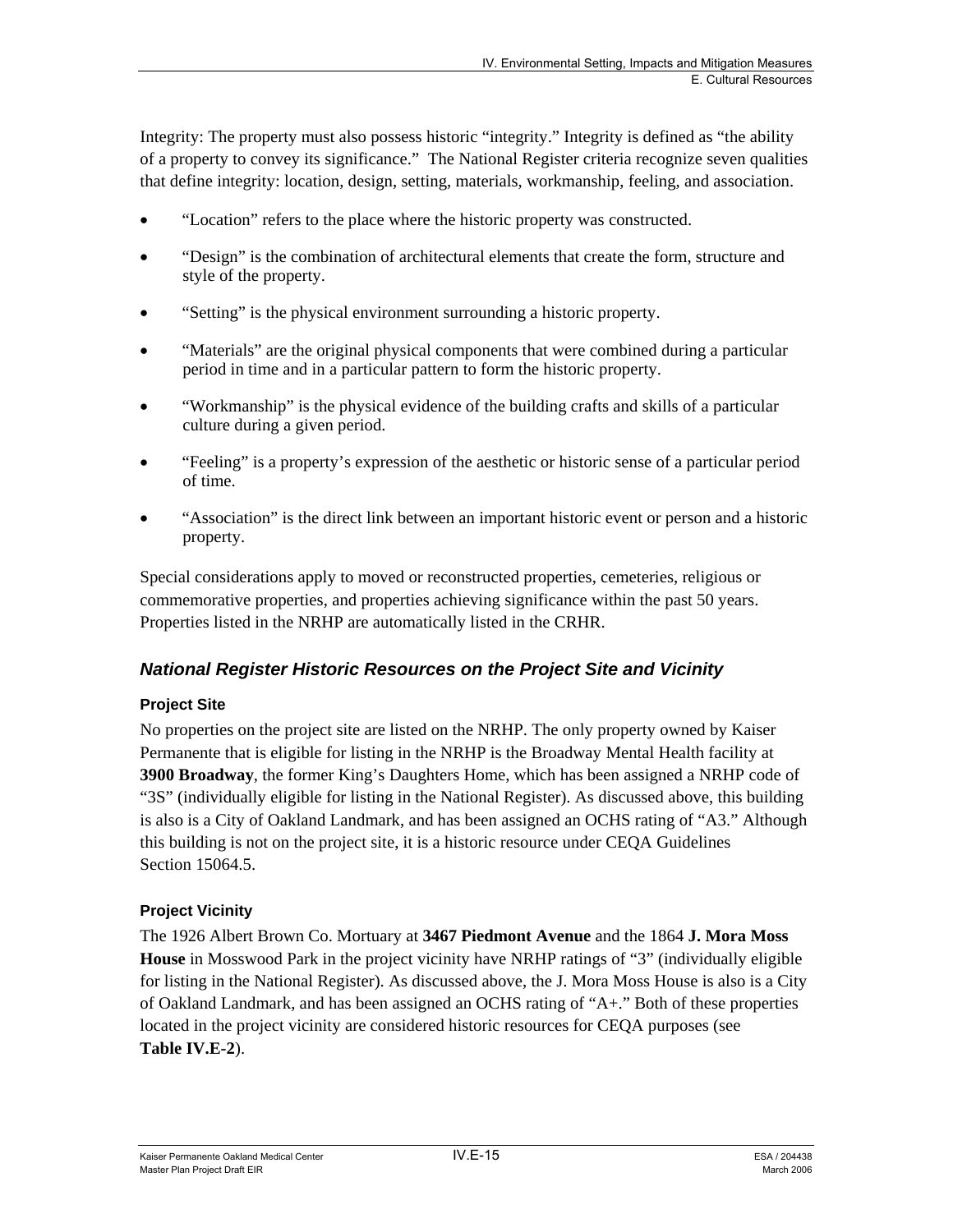### *Archaeological Resources at the Project Site*

A records search of all pertinent survey and site data was conducted at the Northwest Information Center at Sonoma State University on May 12, 2005 (File No. 04-962). The records were accessed by utilizing the Oakland West and East USGS 7.5-minute quadrangle maps, unsectioned, Township 2S, Range 3W. The review included the project site along and the area within a 0.25 mile radius (the "study area"). Previous surveys and studies and archaeological site records were accessed as they pertained to the study area. Records were also accessed and reviewed in the *Directory of Properties in the Historic Property Data File for Alameda County*  for information on sites of recognized historical significance. Properties listed in the *National Register of Historic Places*, the *California Register of Historic Resources*, the *California Inventory of Historic Resources* (1976), the *California Historical Landmarks* (1996), and the *California Points of Historical Interest* (1992).

No previously recorded archaeological sites were identified within the study area; two previous reports have been conducted within the study area (Psota, 1999; Billat, 2001), but neither identified significant cultural resources. Both reports were limited to a single point (or address) within the urban setting and therefore do not constitute a viable archaeological survey.

In light of the extensive built environment indicative of the study area, the utility of surface examination for archaeological potential is substantially reduced. Therefore, no archaeological survey was conducted for the purposes of this EIR. However, much of the urbanization occurred without any substantive archaeological investigation. In addition, because the west branch of Cemetery Creek/Glen Echo Creek once flowed through the area, Native American sites may be associated with this historic watercourse. Consequently, unknown significant archaeological resources may exist within the study area.

#### *Native American Consultation*

The Native American Heritage Commission (NAHC) was contacted on April 21, 2005, in order to request a database search for sacred lands or other cultural properties of significance to local Native Americans. The sacred lands survey failed to indicate the presence of cultural resources in the project area. The NAHC provided a list of Native American contacts that may have further knowledge of the project area with respect to cultural resources and potential impacts to those resources that could occur as a result of the proposed project. Each person or organization listed on the NAHC list was contacted by letter on May 18, 2005 requesting information about locations of importance to Native Americans. No response has been received as of the writing of this document.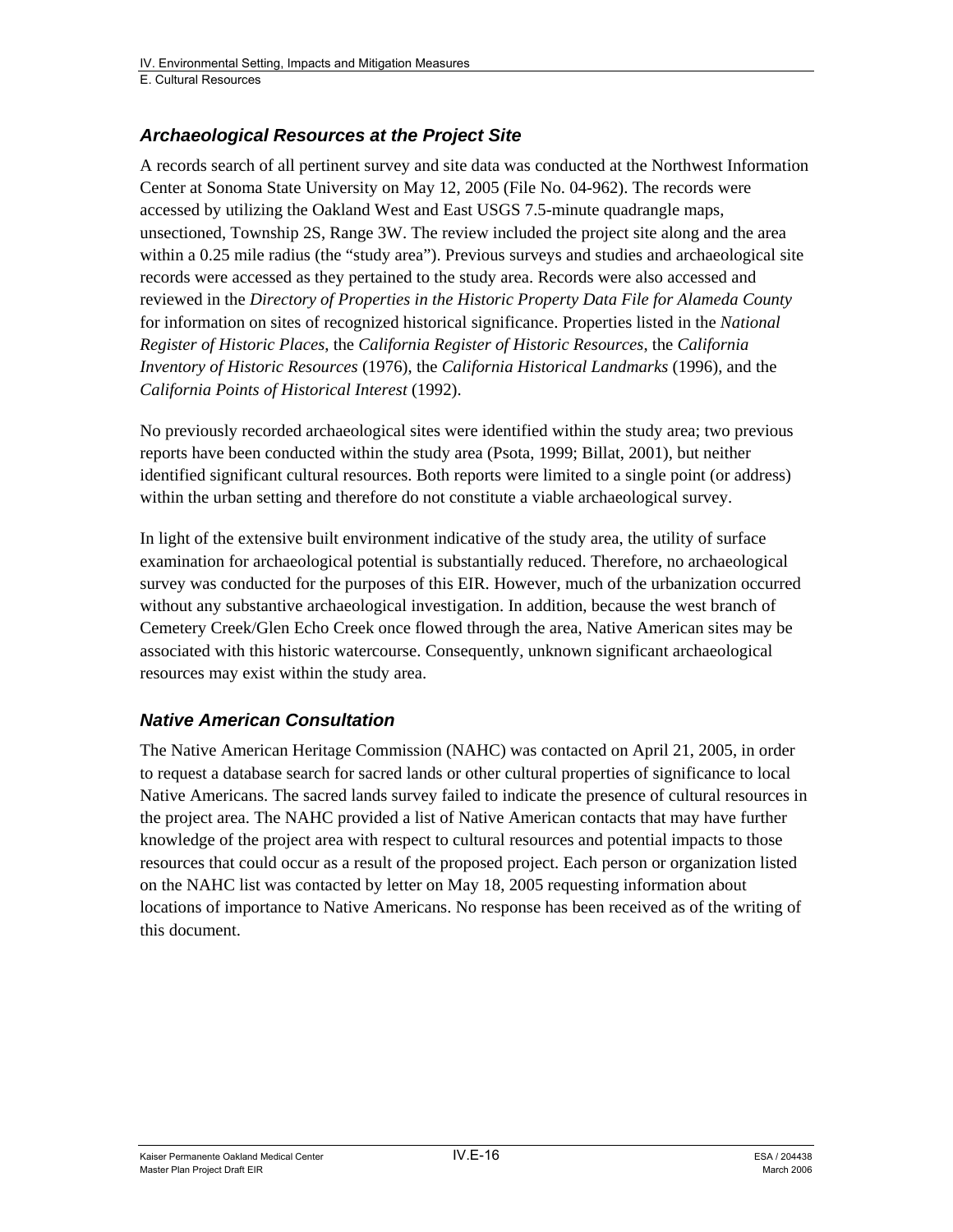# Impacts and Mitigation Measures

# **Significance Criteria**

A cultural resource impact would be considered significant if the project would result in any of the following:

- Cause a substantial adverse change in the significance of an archaeological resource, pursuant to Section 15064.5;
- Directly or indirectly destroy a unique paleontological resource or site or unique geologic feature;
- Disturb any human remains, including those interred outside of formal cemeteries; or
- Cause a substantial adverse change in the significance of a historic resource, as defined in Section 15064.5

CEQA Section 21084.1 states that "a project that may cause a substantial adverse change in the significance of an historical resource is a project that may have a significant effect on the environment." A "substantial adverse change" is defined in Section 15064.5(b)(1) of the CEQA Guidelines as "physical demolition, destruction, relocation, or alteration of the resource or its immediate surroundings such that the significance of an historical resource would be materially impaired." The significance of a historical resource is "materially impaired," according to Guidelines Section 15064(b)(2), when a project demolishes or materially alters, in an adverse manner, those physical characteristics of the resource that:

- convey its historic significance and that justify its inclusion in, or eligibility for inclusion in, the California Register of Historical Resources (including a determination by the lead agency that the resource is eligible for inclusion in the California Register);
- account for its inclusion in a local register of historical resources adopted by local agency ordinance or resolution (in accordance with Public Resources Code Sec. 5020.1(k)); or
- account for its identification in a historical resources survey that meets the requirement of Public Resources Code Sec.  $5024.1(g)$ , including, among other things, that "the resource is evaluated and determined by the [State Office of Historic Preservation] to have a significance rating of Category 1 to 5 on DPR Form 523," unless the lead agency "establishes by a preponderance of evidence that the resource is not historically or culturally significant."

The state CEQA Guidelines indicate that projects that are consistent with the *Secretary of the Interior's Standards for Rehabilitation and Guidelines for Rehabilitating Historic Buildings* generally "shall be considered as mitigated to a level of less than a significant impact on the historic resource" (Section 15064.5(b)(3)).

When a project would adversely affect an archaeological site, a lead agency shall first determine whether the site is a historical resource, as defined above. If it is determined that the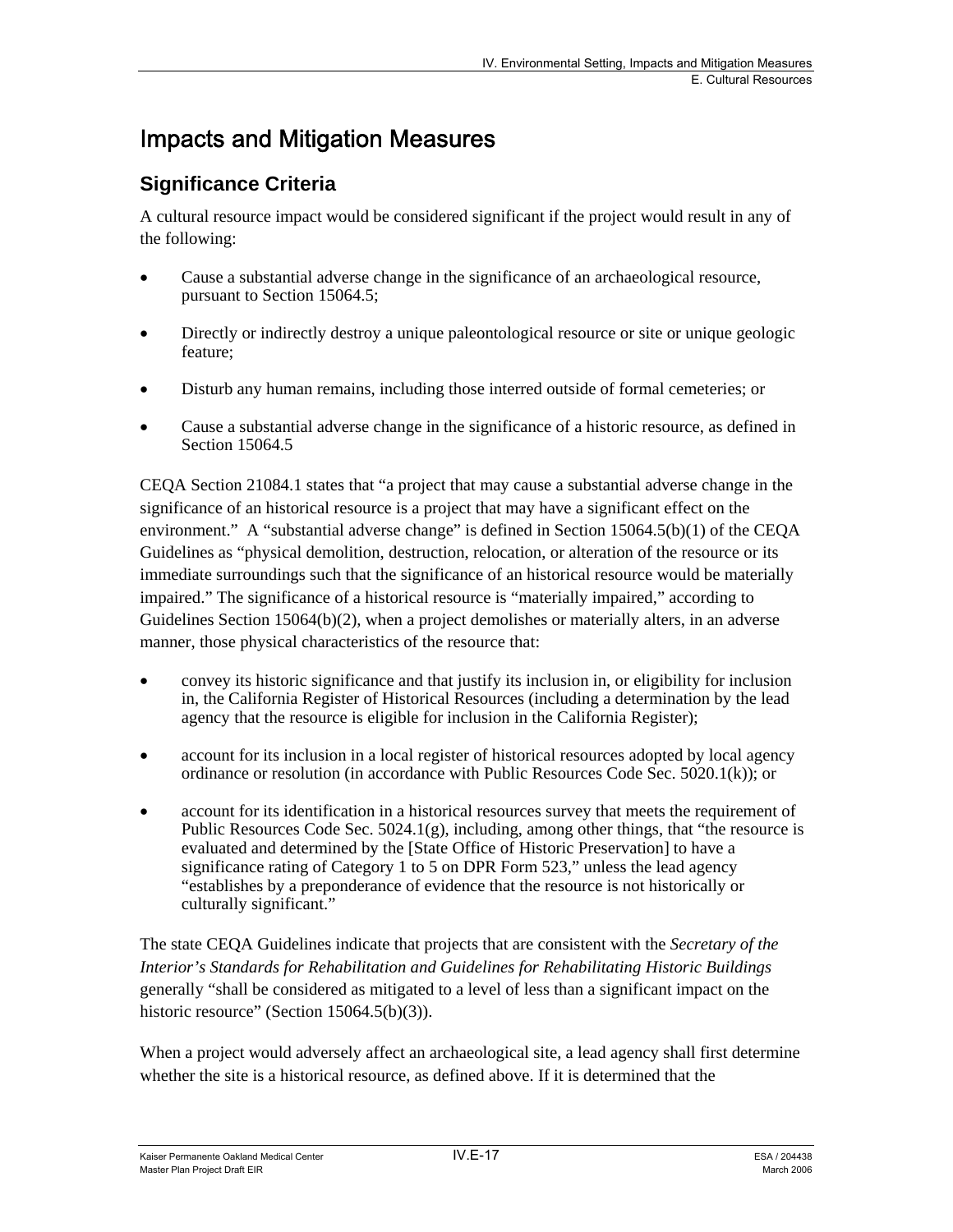archaeological site is a historical resource, the provisions of Public Resources Code Section 21084.1 (Historical Resources) apply. If an archaeological site does not meet the criteria, but does meet the definition of a "unique archaeological resource" in Public Resources Code Section 21083.2 (Archaeological Resources), the site must be treated in accordance with the provisions of Section 21083.2. Public Resources Code section 21083.2, subdivision (g), states that "unique archaeological resource" means an archaeological artifact, object, or site about which it can be clearly demonstrated that, without merely adding to the current body of knowledge, there is a high probability that it meets any of the following criteria:

- 1. Contains information needed to answer important scientific research questions and that there is a demonstrable public interest in that information.
- 2. Has a special and particular quality such as being the oldest of its type or the best available example of its type.
- 3. Is directly associated with a scientifically recognized important prehistoric or historic event or person.

# **Project Impacts and Mitigation Measures**

# *Archaeological and Paleontological Resources*

**Impact E.1: Construction of the project could cause substantial adverse changes to the significance of currently unknown cultural resources at the site, potentially including an archaeological resource pursuant to CEQA Guidelines Section 15064.5 or CEQA Section 21083.2(g), or the disturbance of any human remains, including those interred outside of formal cemeteries. (Significant)** 

Archival research conducted at the Northwest Information Center (NWIC) on May 12, 2005 (File No. 04-962) determined that there are no recorded Native American or historic-period archaeological resources listed with the NWIC within the study area (the project footprint and a quarter-mile radius of the project site). No extant cultural resources at the site have been documented, and no subsurface testing was conducted. Therefore, the nonexistence of subsurface cultural resources cannot be demonstrated. Unidentified, buried archaeological remains could be present at the project site. Buried archaeological remains such as prehistoric midden deposits, flaked and ground stone artifacts, bone, shell, building foundations and walls, and other buried cultural materials could be damaged during grading, trenching, and other construction related activities. Implementation of the following uniformly-applied Standard Condition of Approval E.1a would reduce potential impacts to a less-than-significant level.

There is no indication at the project site that the site has been used for burial purposes in the recent or distant past. Therefore, it is unlikely that human remains would be encountered at the project site. However, in the event of the discovery of any human remains, including those interred outside of formal cemeteries, during project construction activities, work would be halted and Mitigation Measure E.1b implemented. Damage to significant buried remains would be a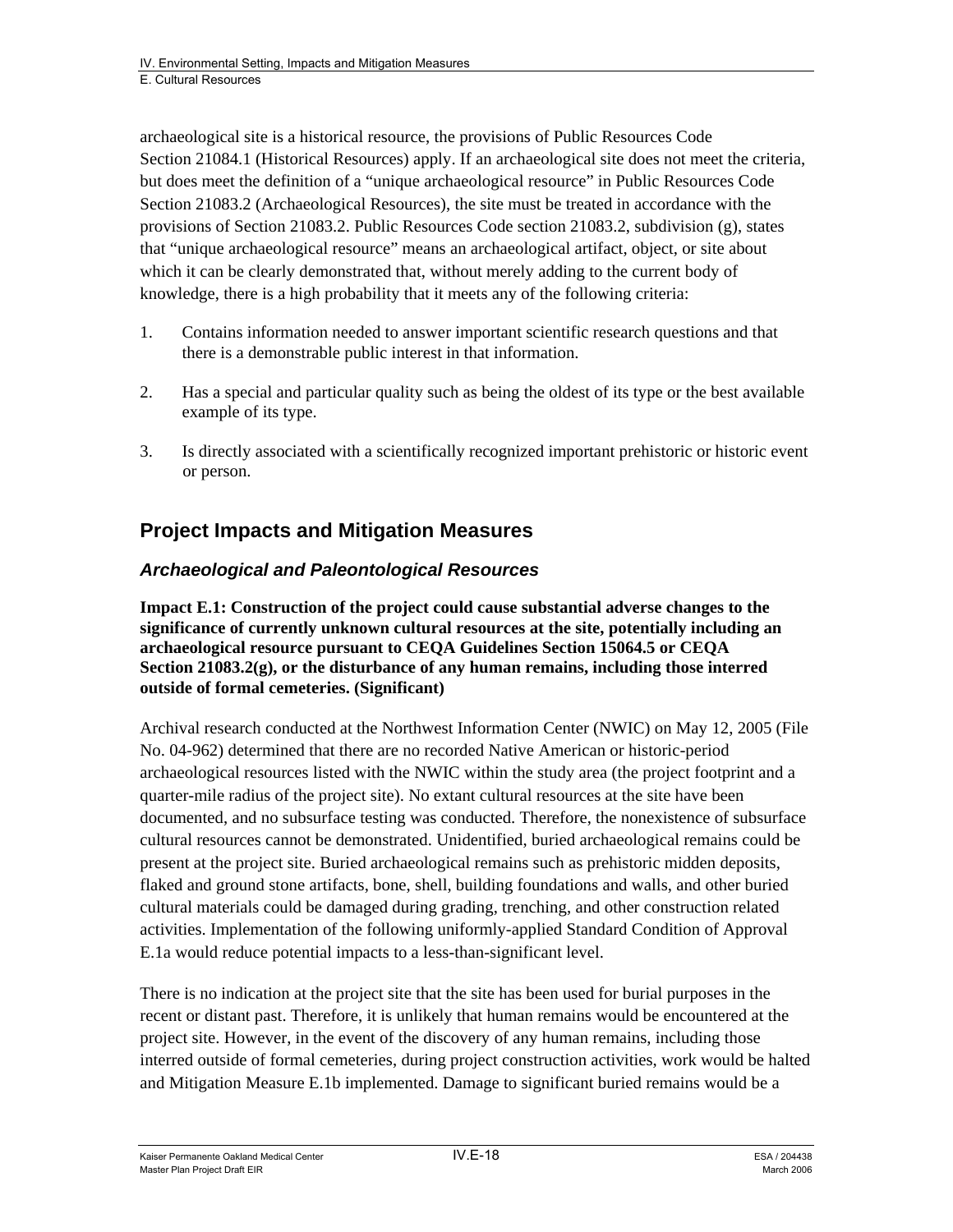significant impact. Implementation of the following uniformly-applied Standard Condition of Approval E.1b would reduce potential impacts to a less-than-significant level.

**Standard Condition E.1a: Pursuant to CEQA Guidelines 15064.5 (f), "provisions for historical or unique archaeological resources accidentally discovered during construction" should be instituted. Therefore, in the event that any prehistoric or historic subsurface cultural resources are discovered during ground disturbing activities, all work within 50 feet of the resources shall be halted and the project sponsor and/or lead agency shall consult with a qualified archaeologist or paleontologist to assess the significance of the find. If any find is determined to be significant, representatives of the project proponent and/or lead agency and the qualified archaeologist would meet to determine the appropriate avoidance measures or other appropriate mitigation, with the ultimate determination to be made by the City of Oakland. All significant cultural materials recovered shall be subject to scientific analysis, professional museum curation, and a report prepared by the qualified archaeologist according to current professional standards.** 

**In considering any suggested mitigation proposed by the consulting archaeologist in order to mitigate impacts to historical resources or unique archaeological resources, the project sponsor shall determine whether avoidance is necessary and feasible in light of factors such as the nature of the find, project design, costs, and other considerations. If avoidance is unnecessary or infeasible, other appropriate measures (e.g., data recovery) shall be instituted. Work may proceed on other parts of the project site while mitigation for historical resources or unique archaeological resources is carried out.** 

**Should an archaeological artifact or feature be discovered on-site during project construction, all activities within a 50-foot radius of the find would be halted until the findings can be fully investigated by a qualified archaeologist to evaluate the find and assess the significance of the find according to the CEQA definition of a historical or unique archaeological resource. If the deposit is determined to be significant, the project sponsor and the qualified archaeologist shall meet to determine the appropriate avoidance measures or other appropriate mitigation, subject to approval by the City of Oakland, which shall assure implementation of appropriate mitigation measures recommended by the archaeologist. Should archaeologically-significant materials be recovered, the qualified archaeologist would recommend appropriate analysis and treatment, and would prepare a report on the findings for submittal to the Northwest Information Center.** 

**Standard Condition E.1b: In the event that human skeletal remains are uncovered at the project site during construction or ground-breaking activities, all work shall immediately halt and the Alameda County Coroner shall be contacted to evaluate the remains, and following the procedures and protocols pursuant to Section 15064.5 (e)(1) of the CEQA Guidelines. If the County Coroner determines that the remains are Native American, the City shall contact the California Native American Heritage Commission (NAHC), pursuant to subdivision (c) of Section 7050.5 of the Health and Safety Code, and all excavation and site preparation activities shall cease within a 50 foot radius of the find until appropriate arrangements are made.**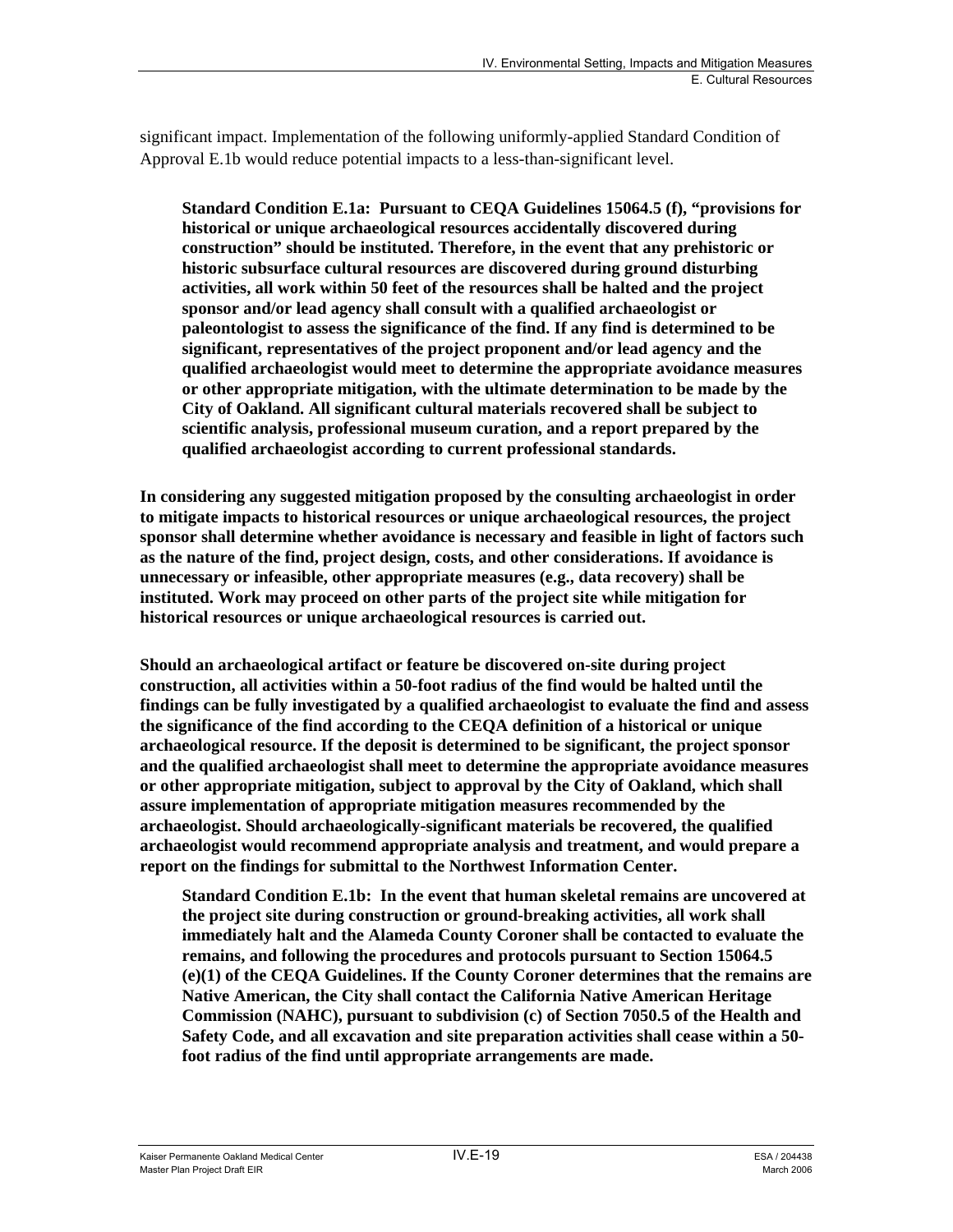**If the agencies determine that avoidance is not feasible, then an alternative plan shall be prepared with specific steps and timeframe required to resume construction activities. Monitoring, data recovery, determination of significance and avoidance measures (if applicable) shall be completed expeditiously.** 

**Significance after Implementation of Standard Conditions : Less than Significant.** 

**Impact E.2: The project may adversely affect unidentified paleontological resources at the site. (Significant)** 

The project site contains Pleistocene and Holocene alluvium of stream channel, stream overflow, and alluvial fan deposits. These types of sediments would not likely yield significant paleontologic remains because they are surface deposits that are not considered fossil-bearing rock units. However, this notwithstanding, significant fossil discoveries can be made even in areas designated as having low potential, and may result from the excavation activities related to the proposed project. Excavation activities can have a deleterious effect on such resources. Implementation of the following uniformly-applied Standard Condition of Approval E.2 would reduce this impact to a less-than-significant level.

**Standard Condition E.2: In the event of an unanticipated discovery of a brea true, and/or trace fossil during construction, excavations within 50 feet of the find shall be temporarily halted or diverted until the discovery is examined by a qualified paleontologist (per Society of Vertebrate Paleontology standards (SVP 1995,1996)). The qualified paleontologist shall document the discovery as needed, evaluate the potential resource, and assess the significance of the find under the criteria set forth in Section 15064.5 of the CEQA Guidelines. The paleontologist shall notify the appropriate agencies to determine procedures that would be followed before construction is allowed to resume at the location of the find. If the City determines that avoidance is not feasible, the paleontologist shall prepare an excavation plan for mitigating the effect of the project on the qualities that make the resource important, and such plan shall be implemented. The plan shall be submitted to the City for review and approval.** 

**Significance after Implementation of Standard Conditions of Approval:** Less than Significant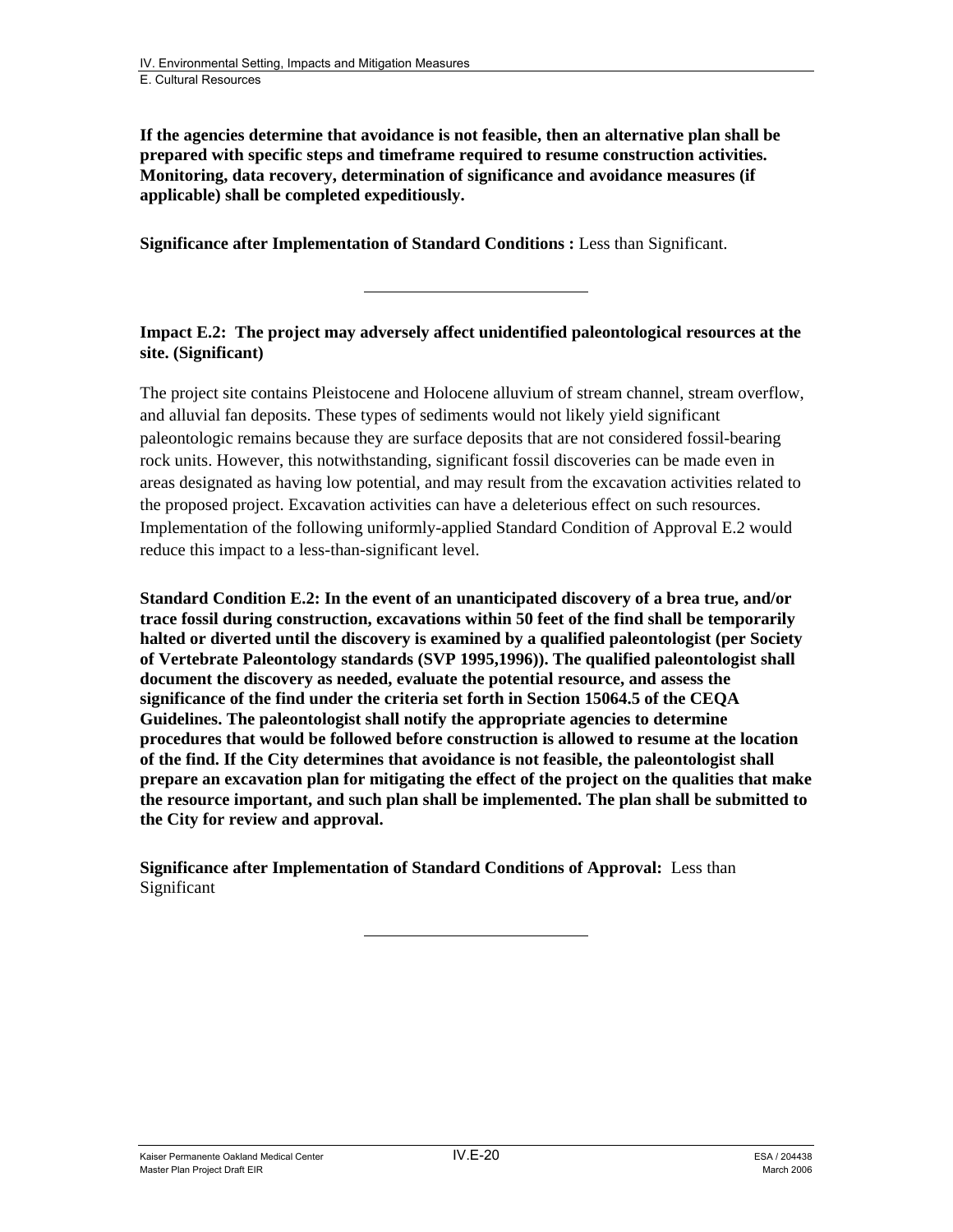#### *Historical Resources*

#### **Impact E.3: The proposed project would result in the demolition of the building at 3741-47 Broadway which is conservatively assumed to be an historic resource under Section 15065.4 of the CEQA Guidelines, pending Landmarks Preservation Advisory Board review. (Significant)**

Phase 1 of the project would construct the new West Broadway Medical Services Building (MSB) and parking garage on the west side of Broadway, between West MacArthur Boulevard and 38th Street (Site 7). To accommodate this new facility, all buildings on the project site between 3701 and 3799 Broadway would be demolished, including a portion of the Honda dealership at **3741 Broadway**, the former 1919 Early Auto Co./Superior Tile Co. building designed by local architect Clay Burrell. As previously discussed, while this building was rated "Ec3" by OCHS which considered it to be of only minor historical importance if restored, OHP rated it "5S" (eligible for local listing). Subsequently, the findings of the updated survey and evaluation of the structure by ARG support that the building is not a historic resource under CEQA criteria, and since the LPAB has not reviewed the potential historical significance of this building in light of this recent reevaluation, in an abundance of caution, this building is assumed to be a historic resource for CEQA purposes, pending LPAB review. Demolition of a historic resource is considered a significant impact under Section 15064.5.

As indicated in **Table IV.E-1**, none of the other existing facilities that would be demolished as a result of the project have been identified as historic resources for CEQA purposes. These include the remaining buildings that would be demolished to construct the Replacement Hospital, parking garage and new central utility plant between Broadway and Piedmont Avenue, south of MacArthur Boulevard in Phase 2 (Site 4), and the existing hospital between Broadway and Howe Street, north of MacArthur Boulevard in Phase 3) (Site 2). As shown on **Tables IV.E-1** and **IV.E-2**, none of the buildings on the project site (except 3741-47 Broadway), individually or collectively, have been identified as a historic resource for CEQA purposes. Because these buildings are not considered historic resources, their loss would be a less-than-significant impact to historic resources.

CEQA Guidelines Section 15126.4(b)(2) states that, "In some circumstances, documentation of a historical resource, by way of historic narrative, photographs, or architectural drawings as mitigation for the effects of demolition of the resources will not mitigate the effects to a point where clearly no significant effect on the environment would occur." In such cases, the demolition or substantial alteration of a historical resource would remain a significant and unavoidable impact on the environment even after the historical documentation has been completed. Implementation of the following measures would reduce the potential impacts to historic resources (3741-47 Broadway), but not to a less-than-significant level.

#### **Mitigation Measure E.3a: Archival Documentation. Kaiser Permanente shall document the building at 3741-47 Broadway prior to its demolition through the use of large-format black and white photography and a brief historical report, meeting the specifications of the Historic American Building Survey (HABS). The historic report**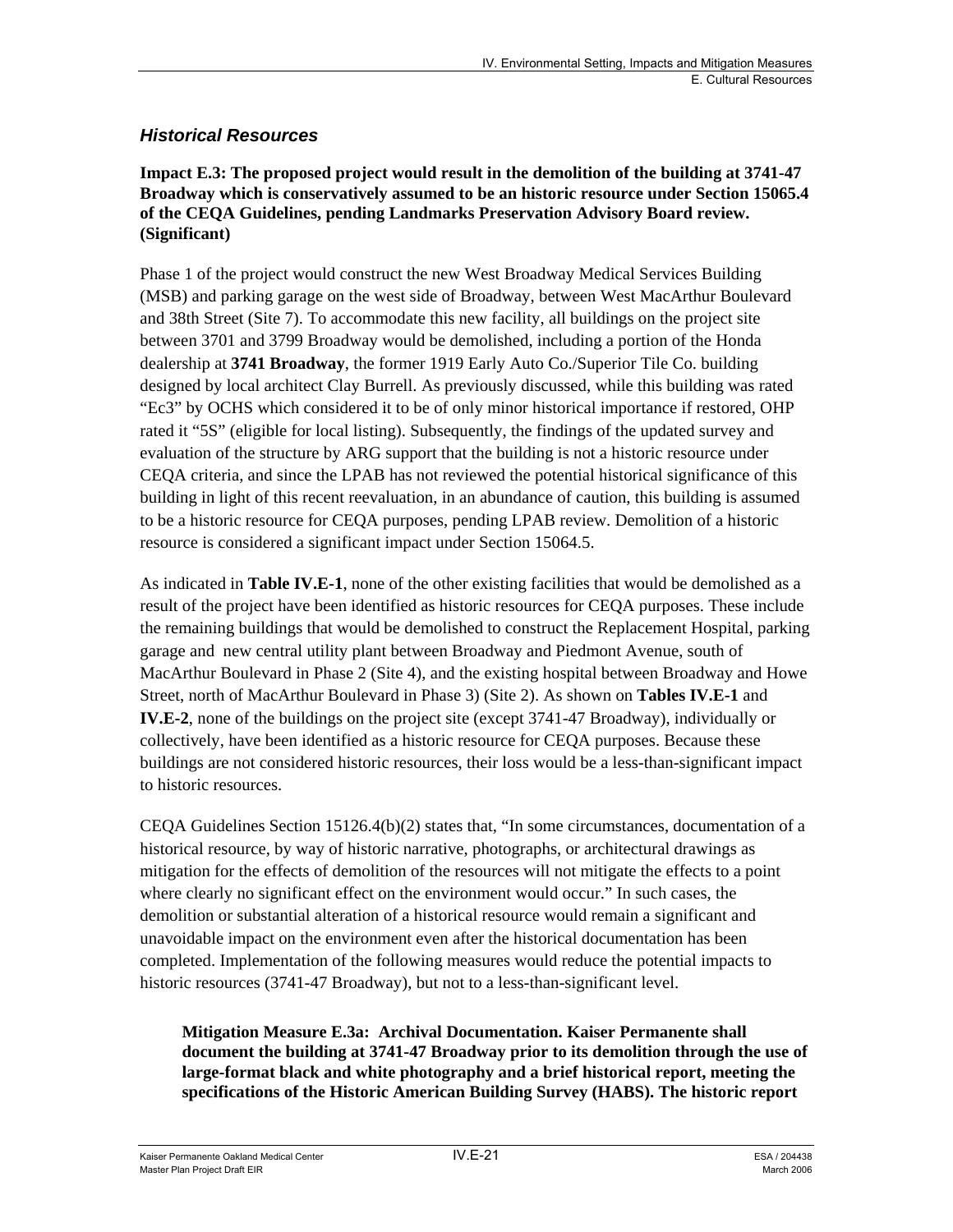**should briefly describe the building and its historic significance to the City of Oakland. The documentary photographs and report would be archived locally at the Oakland History Room (OHR) of the Oakland Public Library along with a copy on archival paper. Digital copies of the photographs would be forwarded to the Oakland Cultural Heritage Survey.** 

#### **Mitigation Measure E.3b. Interpretive Materials: Kaiser Permanente shall prepare interpretive materials as directed by the City, including, but not limited to on-site interpretive signage, brochures, or any combination thereof.**

Even with implementation of the above mitigation measures, the demolition of the building would result in the permanent loss of the historic resource. Therefore the impact of demolition would remain significant and unavoidable.

City decision-makers would consider all aspects of the proposed project and overall General Plan policies to determine whether or not an affirmative finding could be made, under Policy 3.5 of the General Plan Historic Preservation Element, that "the design quality of the proposed project is at least equal to that of the original structure[s] and is compatible with the character of the neighborhood" (Finding 1) and that "the public benefits of the proposed project outweigh the benefit of retaining the original structure[s]" (Finding 2).

The Historic Preservation Element recommends that a project design should be modified "to avoid adversely affecting the character defining elements" Modifying the project as recommended in the Historic Preservation Element would substantially alter the project as proposed. However, as required by CEQA, a preservation alternative to the project is included in Chapter V of this EIR that would maintain the Honda Dealership building in place while constructing portions of the proposed West Broadway MSB around and behind the existing building.

**Significance after Mitigation:** Significant and Unavoidable.

**Impact E.4: The project would construct new and substantially larger medical facilities in the vicinity of historic resources, but would not affect their historic setting. (Less than Significant)** 

Historic resources located in proximity to new construction of the project include the Broadway Mental Health facility (former King's Daughters Home) at 3900 Broadway (City of Oakland Landmark), the J. Mora Moss House within Mosswood Park (City of Oakland Landmark), the Albert Brown Co. Mortuary at 3467 Piedmont Avenue, the Kivett & Rasmussen-Field & Lund garage at 3500-12 Piedmont Avenue, and the Koenig-Broadway Wholesale Cleaners at 316-22 38th Street. These resources are identified on **Tables IV.E-1** and **IV.E-2**. In a developed urban context such as that surrounding the project site, the "historic setting" (or physical environment of a historic property) is typically limited to generally one to two lots surrounding the structure.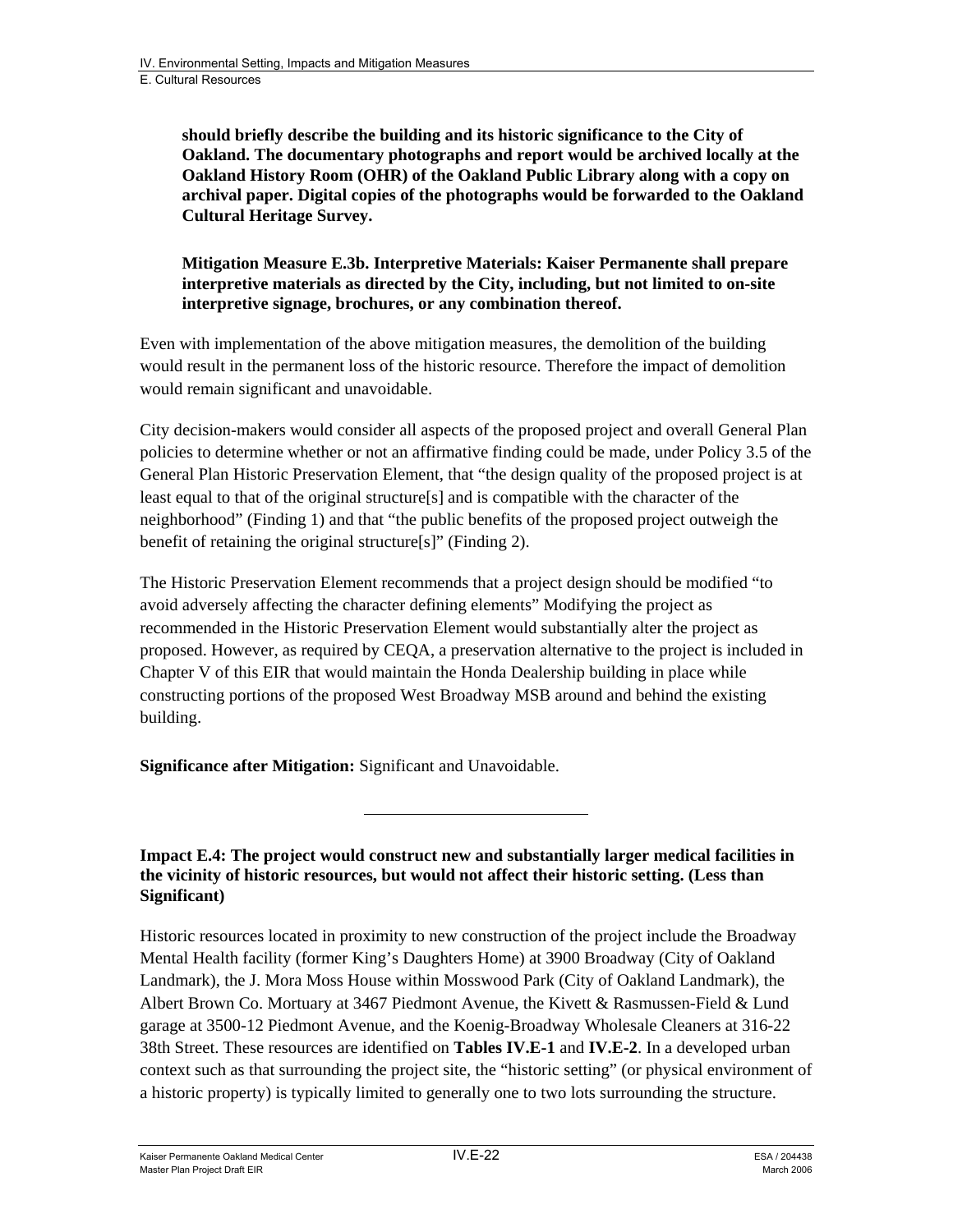New construction that would occur closest to the Broadway Mental Health facility (former King's Daughters Home) at 3900 Broadway and the Koenig-Broadway Wholesale Cleaners at 316-22 38th Street would be the proposed approximately four-story West Broadway parking garage on the west side of Broadway (Site 7). This structure would be located across Broadway and approximately 200 feet southeast from the Broadway Mental Health building. The garage would also be across 38th Street and approximately 75 feet south of the Koenig-Broadway Wholesale Cleaners at 316-22 38th Street. Although the proposed garage would be substantially taller than the existing buildings in this area, the historic setting of these resources has been reduced to their immediate surroundings due recent urban development in the area. As such, the 75 to 200 feet of distance between the new construction and the existing historic structures would provide a sufficient visual and physical space as to not affect any historic setting that exists around either historic resource. Therefore, no substantial changes to the respective historic settings of these structures are anticipated as a result of the project.

New construction that would occur closest to the J. Mora Moss House in Mosswood Park would be the proposed new hospital and tower and related parking garage on the east side of Broadway (Site 4). These new facilities would be located about 300 feet east from the J. Mora Moss House in Mosswood Park and would replace the existing M/B Center which is approximately two stories tall along Broadway. The new hospital to be located directly east of the park would have up to a four-story podium along Broadway (with a 210-foot tower set back approximately 150 feet from Broadway). The new hospital parking structure would be approximately eight stories tall along Broadway. The distance between the new hospital and parking garage and the J. Mora Moss House and associated historic landscaping would be approximately 450 to 500 feet, which would provide a sufficient visual and physical buffer between the new buildings and the historic resource. Broadway, a four-traffic-lane[2](#page-22-0) thoroughfare along (and between) Mosswood Park and the project site also establishes a distinct physical and perceived separation between the two structures. Therefore, no substantial change to the historic setting of the J. Mora Moss House is anticipated as a result of the project.

New construction that would occur closest to the Albert Brown Co. Mortuary at 3467 Piedmont Avenue and the Kivett & Rasmussen-Field & Lund garage at 3500-12 Piedmont Avenue would be the hospital and tower and its central utility plant on the west side of Piedmont Avenue (Site 4). These new facilities would be constructed across Piedmont Avenue and about 75 feet west from these historic buildings. Although the replacement structures would be substantially taller than the buildings that currently exist in this location, the historic setting of these resources has been reduced to their immediate surroundings due to recent urban development in the area. As such, this distance would provide a sufficient visual and physical separation between them. Therefore, no substantial changes to these structures' historic setting are anticipated.

Overall, proposed new construction that would occur adjacent to existing historic resources would result in a less-than-significant impact to historic resources.

<span id="page-22-0"></span>l 2 The length of Broadway between Mosswood Park and Site 4 (M/B Center; new hospital) has four lanes of through traffic and a center turn lane.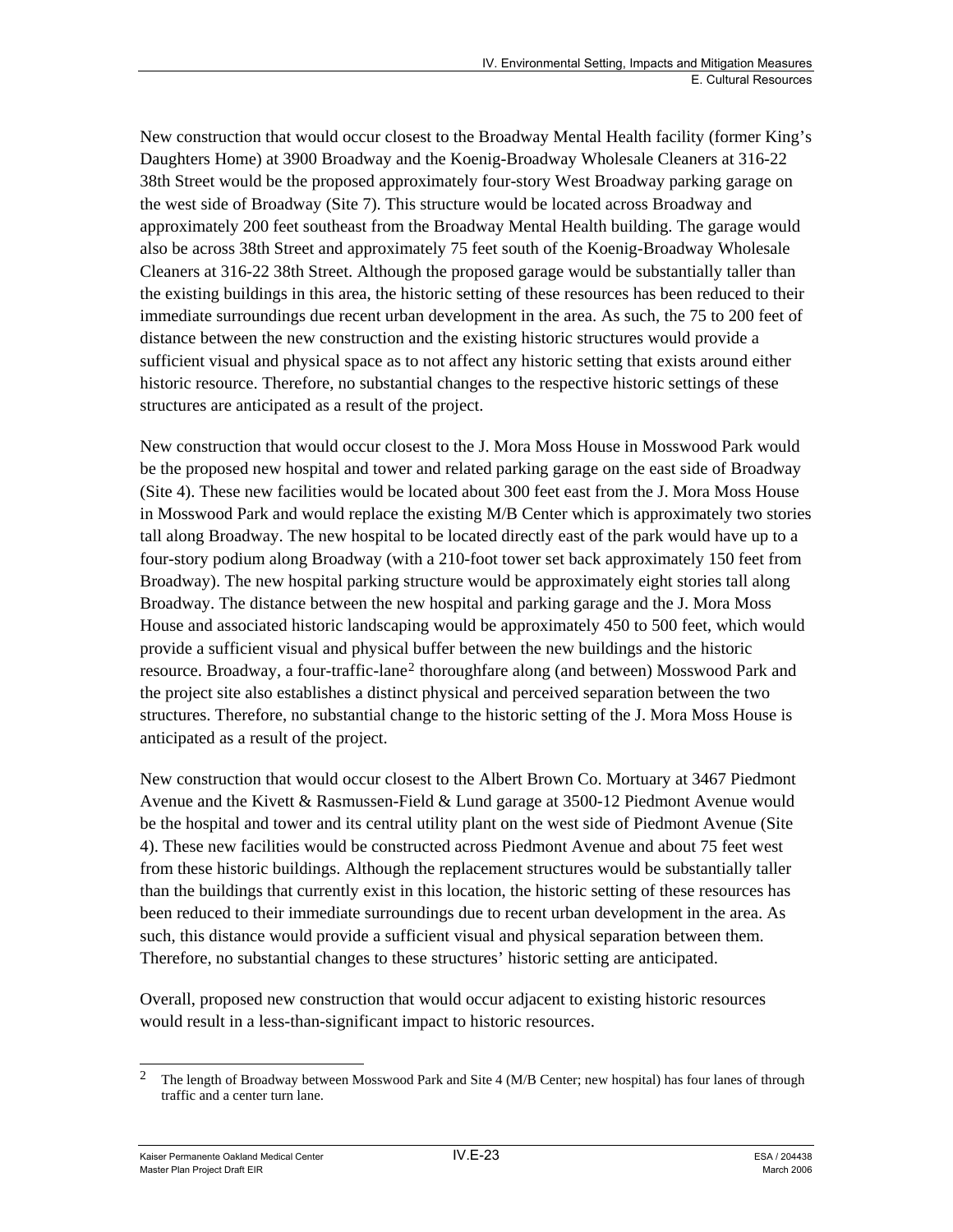**Mitigation:** None required.

# **Cumulative Impacts**

#### *Historical Resources*

**Impact E.5: The proposed project, in combination with cumulative development that would involve demolition of other automobile-related historic resources in Oakland, would result in cumulative impacts to automobile-related historic resources. (Significant)** 

There are two past, present, or reasonably foreseeable projects in Oakland that have or will have resulted in the demolition of automobile-related historic resources that could combine with the loss of the potentially historic Honda Dealership at 3741-47 Broadway. These projects include 1) the approved Broadway/West Grand Avenue Mixed Use project, which would demolish or substantially alter up to seven historic resources, mostly along lower Broadway's Auto Row; and 2) the approved Bay Place project at Harrison Street and Bay Place, which demolished the rear shed portion of the former Cox Cadillac Automobile Showroom in 2004, a City of Oakland Landmark.

Given the relative rarity of this building type (automobile showrooms), the loss of the historic Honda Dealership at 3741-47 Broadway in combination with the loss of these current or former Oakland automobile dealership showrooms would permanently eliminate a large portion of Oakland's 1920's-era brick automobile showrooms to form a significant cumulative impact to historic resources.

The implementation of Mitigation Measures E.3a and E.3b (discussed above under Impact E.3) would also mitigate the significant, cumulative impact associated with Impact E.5, but not to a less-than-significant level. Even with the documentation, the cumulative impact would remain significant and unavoidable.

Implementation of the following measure would reduce potential impacts to historic resources, but not to a less-than-significant level.

**Mitigation Measure E.5: Kaiser Permanente shall prepare or cause to be prepared a historic context report of Oakland's 1920s-era automobile dealerships in order to document this relatively rare and threatened building type. The context should be prepared by a qualified architectural historian. The context report would be archived locally at the Oakland History Room (OHR) of the Oakland Public Library along with a copy on archival paper. Copies would be forwarded to the Oakland Cultural Heritage Survey.** 

Even with implementation of the above mitigation measures (including Mitigation Measures E.3a and E.3b), the demolition of the building would result in the permanent loss of the historic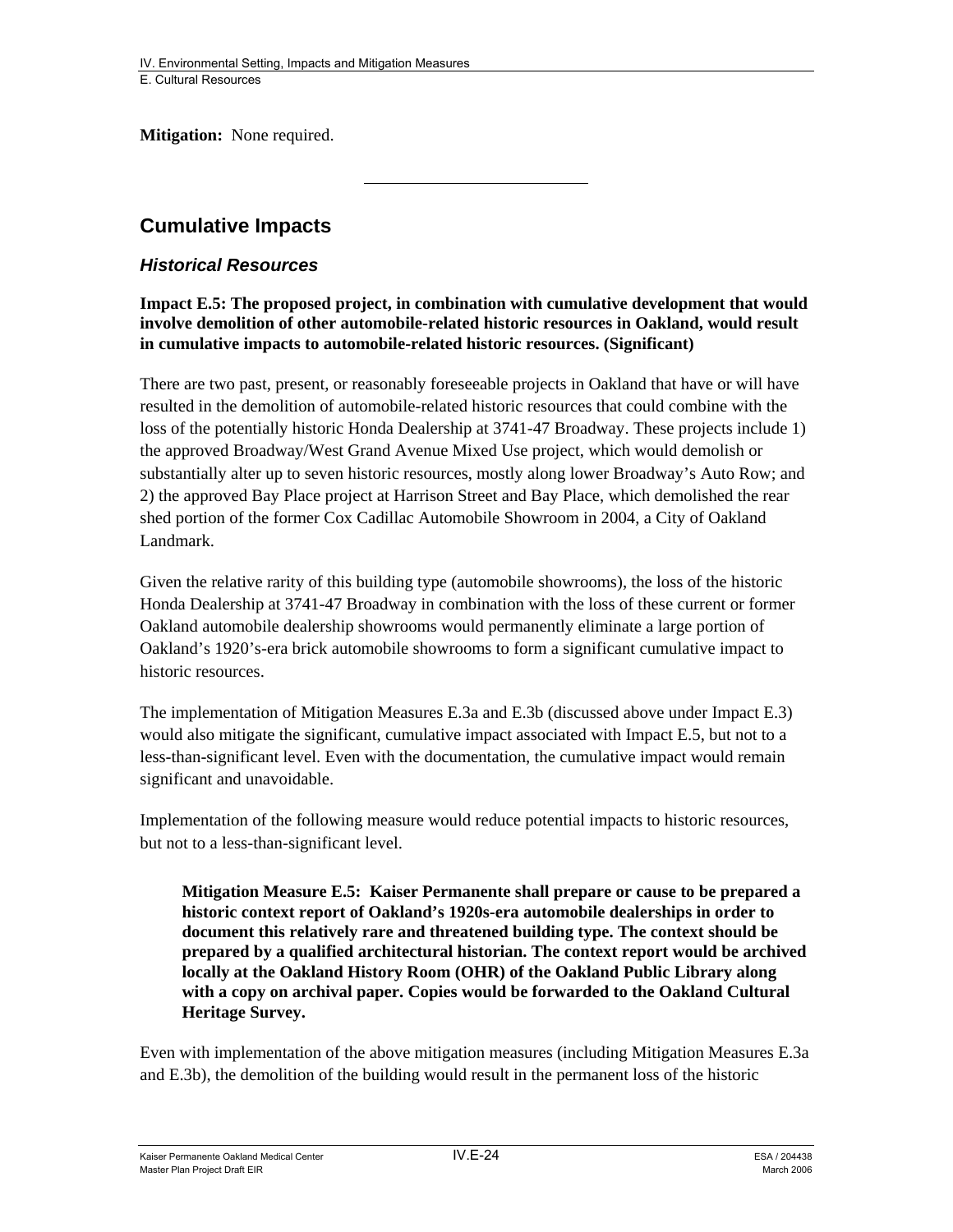resource that is associated with Oakland's history. Therefore the impact of demolition would remain significant and unavoidable. As discussed for the project impact (Impact E.3), City decision-makers would consider all aspects of the proposed project and overall General Plan policies to determine whether or not an affirmative finding could be made, under Policy 3.5 of the General Plan Historic Preservation Element, that "the design quality of the proposed project is at least equal to that of the original structure[s] and is compatible with the character of the neighborhood" (Finding 1) and that "the public benefits of the proposed project outweigh the benefit of retaining the original structure $[s]$ " (Finding 2). Also, the Preservation Alternative discussed in Chapter V of this EIR and that would maintain the Honda Dealership building is presented as an option that modifies the project, pursuant to Historic Preservation Element policies.

**Significance after Mitigation:** Significant and Unavoidable.

### *Archaeological and Paleontological Resources*

**Impact E.6: Construction of the proposed project in combination with construction from other known projects in the vicinity could cause a significant cumulative impact to currently unknown cultural resources at the site, potentially including an archaeological resource pursuant to CEQA Guidelines Section 15064.5 or CEQA Section 21083.2(g), or the disturbance of any human remains, including those interred outside of formal cemeteries. (Less then Significant)** 

Although neither the proposed project nor any of these other projects discussed above have the potential to impact known archaeological or paleontological resources, because such resources may exist anywhere in Oakland, accidental damage to previously unknown resources may occur due to ground disturbing activities from any or all of the construction projects. In the unlikely event that such impacts were to occur with all of these projects, they could combine to form a significant cumulative impact to archaeological and paleontological resources. However, standard conditions of approval Standard Conditions E.1a, E.1b, and E.2, described above, or similar, would be (or are currently being) implemented by these cumulative setting projects to reduce such impacts to a less-than-significant level. Therefore, cumulative impacts to archaeological or paleontological resources are anticipated to be less than significant.

**Mitigation:** None Required.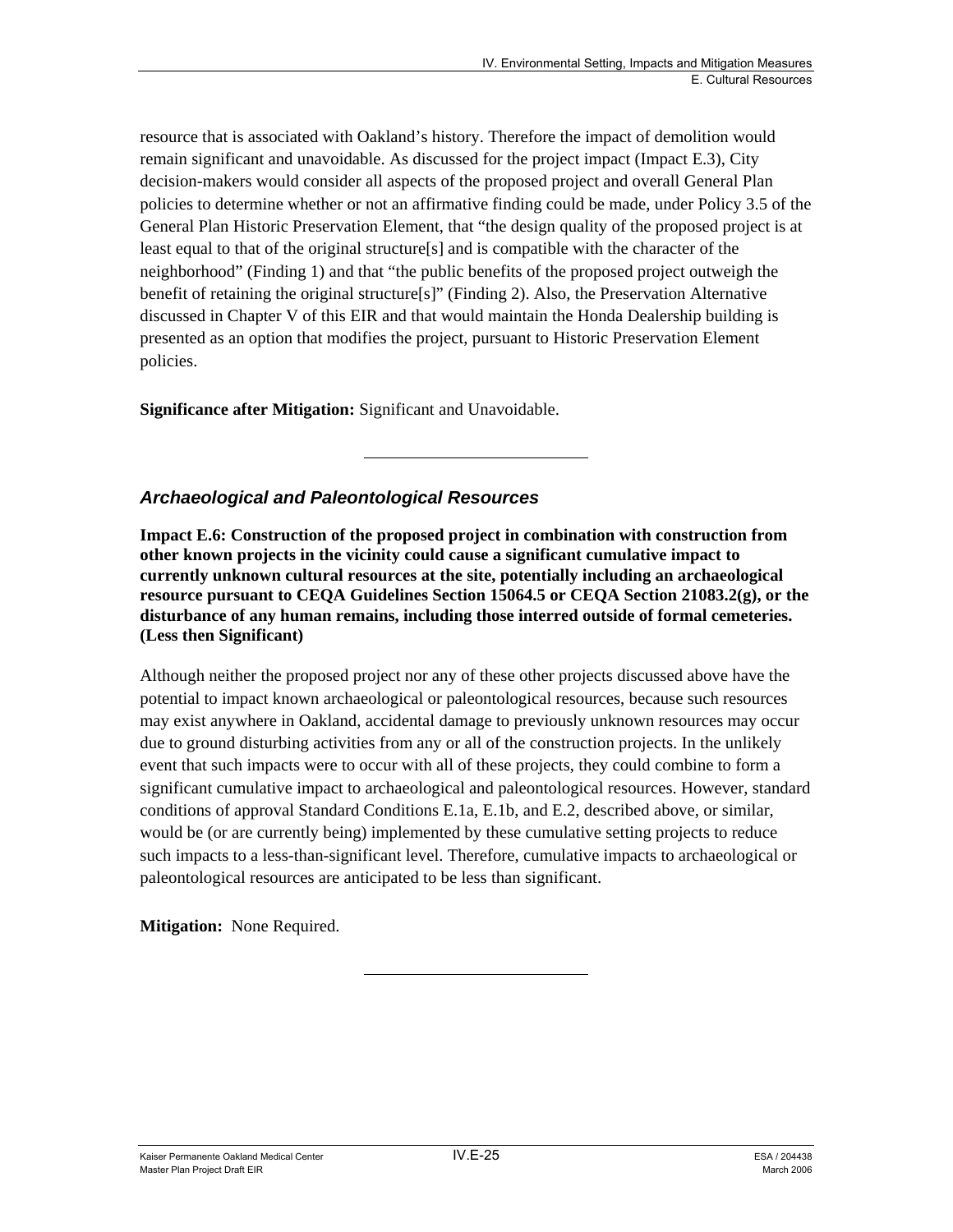# References **–** Cultural Resources

- Architectural Resources Group (ARG), *State Department of Parks and Recreation (DPR) Form 523 A and B, Early Sales and Garage Company, Inc. (Early Sales), 3741-47 Broadway, Oakland, CA.* Prepared for Kaiser Hospital, 280 MacArthur Boulevard, Oakland, CA, February 21, 2006.
- Architectural Resources Group (ARG), *Kaiser Hospital Historical Resource Evaluation Report*, Prepared for Kaiser Hospital, 280 MacArthur Boulevard, Oakland, CA, Revised December 1, 2004.
- Billat, L. *Proposed Cellular Facility (Nextel Site Number: CA-2271B-"Broadway/ 41<sup>st</sup> Street", Oakland, California.* On file at the Northwest Information Center, Sonoma State University. S-23682, 2001.
- California Environmental Quality Act (CEQA) Guidelines, Section 15064.5, *Determining the Significance of Impacts on Historical and Unique Archaeological Resources*, 2005.
- City of Oakland, Oakland Cultural Heritage Survey, State Department of Parks and Recreation (DPR) Form 523, *3476, 3500-12 Piedmont Avenue, 316-22 38th Street, 3751-57, 3900 Broadway, and 3612 Webster Street*, various dates.
- City of Oakland, Oakland Cultural Heritage Survey, Letter from Gail Lombardi, OCHS, to Brad Brewster, ESA, re: DPR Survey Forms and Research Forms, *3701 – 97 Broadway,* April 13, 2005.
- City of Oakland, Oakland Cultural Heritage Survey, Email from Gail Lombardi, OCHS, to Brad Brewster, regarding Oakland Kaiser Area DPR's, April 22, 2005.
- City of Oakland, *Historic Preservation Element of the City of Oakland General Plan*, 1994.
- Fredrickson, D.A. 1973. *Early Cultures of the North Coast Ranges, California.* Unpublished Ph.D. dissertation, University of California, Davis.
- Greymer, R.W. 2000. Geologic map and map database of the Oakland metropolitan area, Alameda, Contra Costa, and San Francisco Counties, California. U. S. Geological Survey Miscellaneous Field Studies Map, MF-2342. (1:50,000 scale).
- Helley, E. J., Lajoie, K. R., and Burke, D. B. 1972. Geologic map of Late Cenozoic deposits, Alameda County, California: U. S. Geological Survey Miscellaneous Field Studies Map MF- 429, (1:62,500 scale).
- Helley, E.J., Fitzpatrick, J.A. and Bischoff, J.F., 1993, Uranium series dates on oyster shells from elevated marine terraces of San Pablo Bay, California: U.S. Geological Survey, Open-File Report 93-286.
- Helley, E.J., and Graymer, R.W., 1997b, Quaternary geology of Contra Costa County and surrounding parts of Alameda, Marin, Sonoma, Sacramento, and San Joaquin Counties, California: A digital database: U.S. Geological Survey Open-File Report 97-98, includes plotfiles for 2 sheets, scale 1:100,000, database description pamphlet, 13 pp, geologic description and interpretation pamphlet, 9 pp.